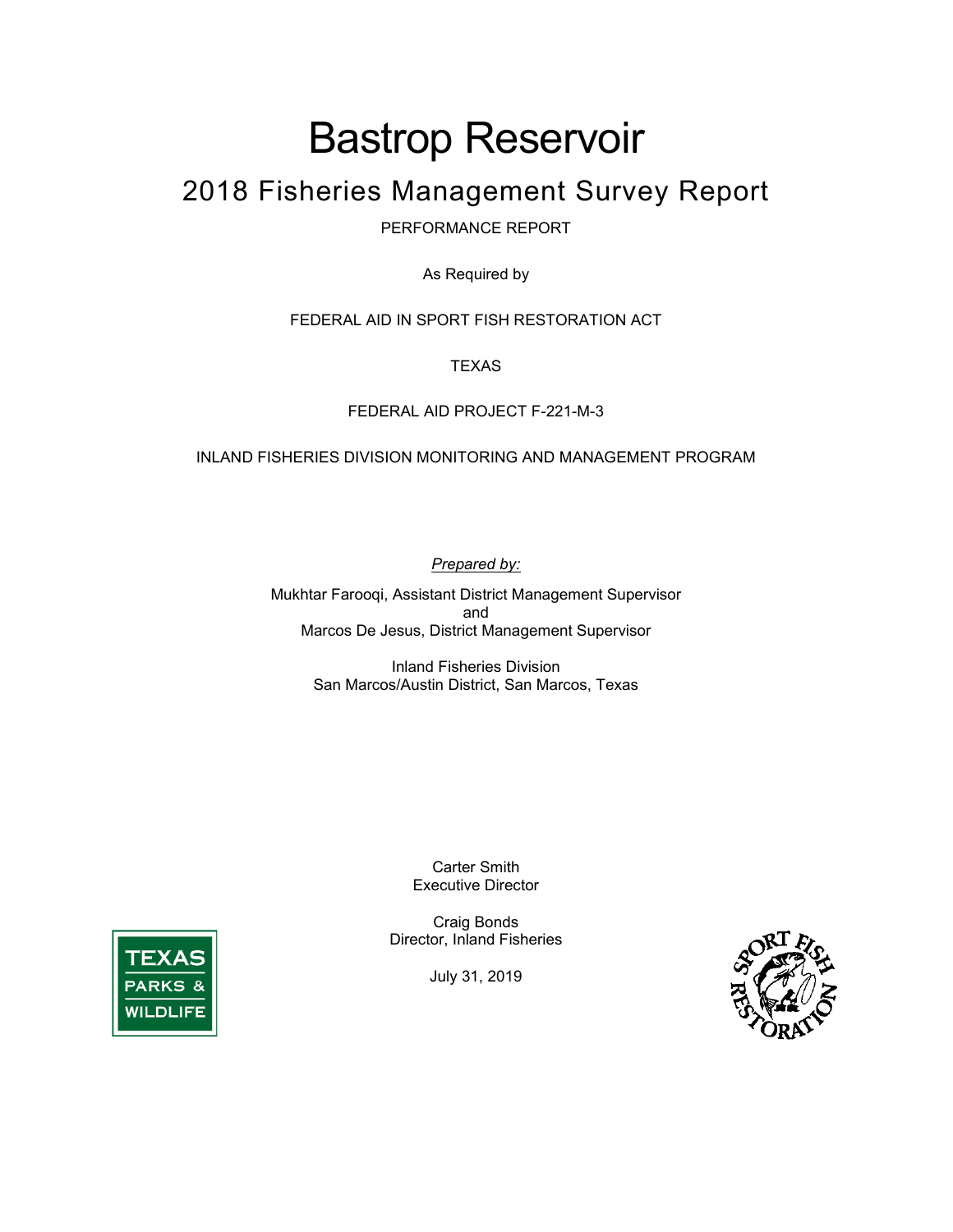# <span id="page-1-0"></span>**Contents**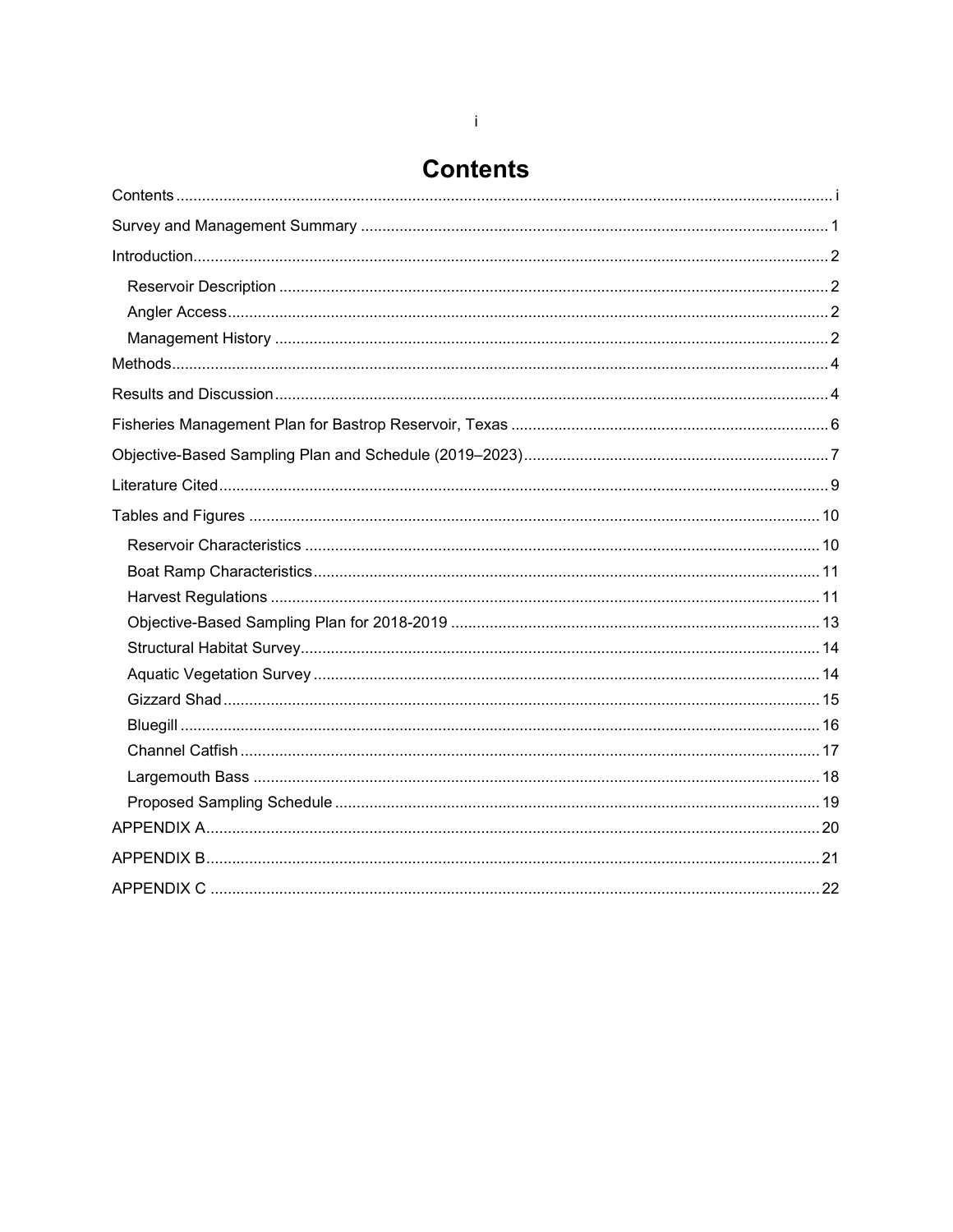# **Survey and Management Summary**

<span id="page-2-0"></span>Fish populations in Bastrop Reservoir were surveyed in 2018 using electrofishing and tandem hoop netting. Historical data are presented with the 2018 data for comparison. This report summarizes the results of the surveys and contains a management plan for the reservoir based on those findings.

**Reservoir Description:** Bastrop Reservoir is a stable-level 906-acre impoundment of Spicer Creek, a tributary of the Colorado River, and is located northeast of the City of Bastrop, Bastrop County, Texas. The dam was constructed in 1965 to supply water for cooling a natural-gas-fired power plant operated by the Lower Colorado River Authority (LCRA). The reservoir has a shoreline development index of 10.5 and lies within a unique ecological area known as the Lost Pines, a 70 square mile area of the Post Oak Savannah ecological area comprised of loblolly pine forests.

**Management History**: Important sport fish include Largemouth Bass and Channel Catfish. Florida Largemouth Bass were last stocked in Bastrop Reservoir in 1992 to increase Florida Largemouth Bass genetic influence. A 14- to 21-inch slot length limit and a 5-fish daily bag limit (one greater than 21 inches) for Largemouth Bass was implemented in 1993.

#### **Fish Community**

- **Prey species:** Bluegill was the dominant prey species, with Gizzard Shad, Threadfin Shad, and other sunfish species available as forage.
- **Channel Catfish:** The Channel Catfish population continued to have few fish available to anglers, resulting in poor fishing success. However, abundance and other population characteristics improved in 2018.
- **Largemouth Bass:** Largemouth Bass were abundant, especially below the slot limit. Individuals within the slot limit were less abundant. None were found over the slot limit.

**Management Strategies**: The reservoir should continue to be managed under current regulations. The harvest of Largemouth Bass less than 14 inches in length is promoted when possible. Consider an alternative Largemouth Bass regulation that could address the overabundance of smaller fish. Aquatic plant coverage is monitored annually. Inform the public about the negative impacts of aquatic invasive species. Conduct a year-long creel survey in 2020-2021, tandem hoop netting in summer 2022, and electrofishing in fall 2022.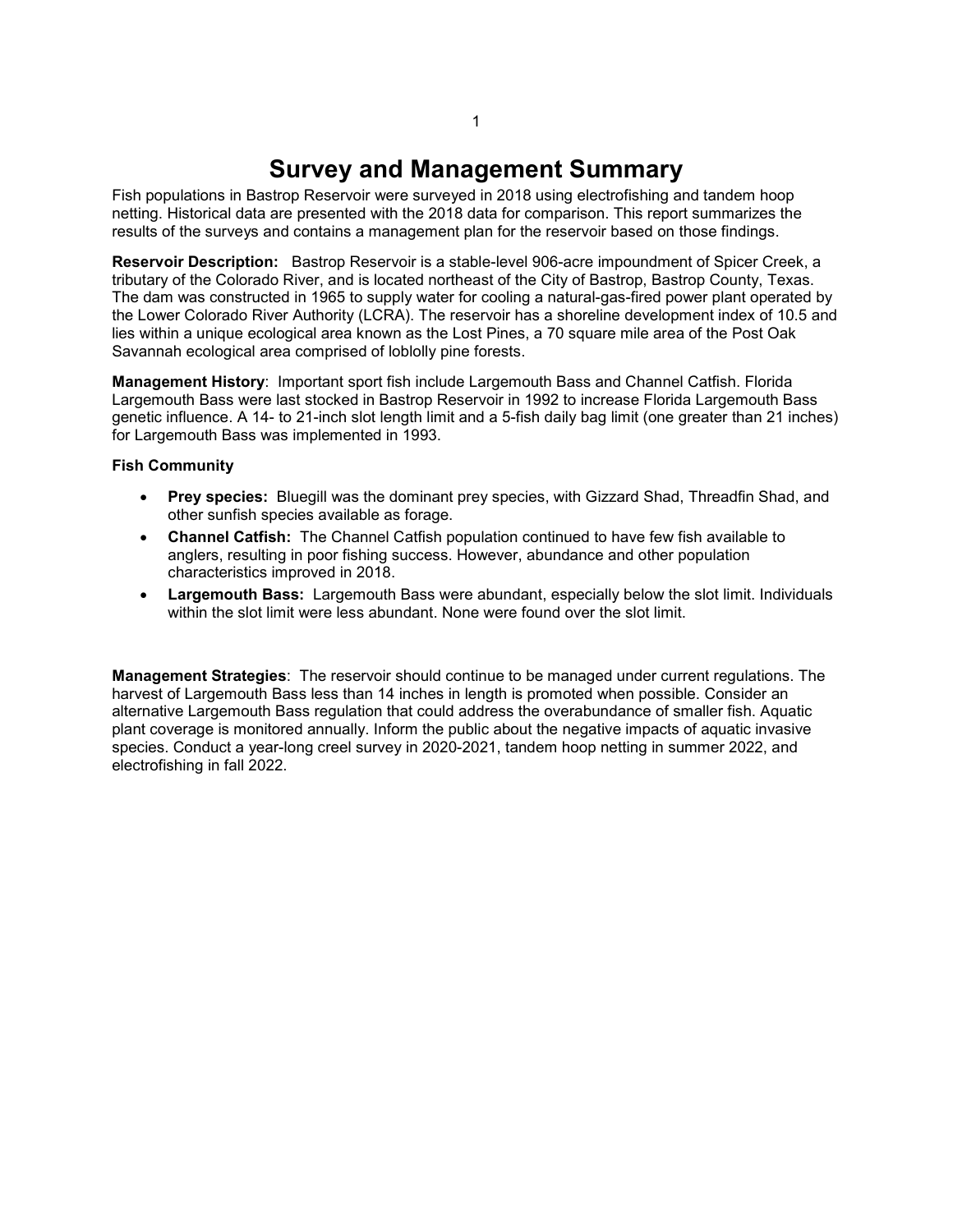# **Introduction**

<span id="page-3-0"></span>This document is a summary of fisheries data collected from Bastrop Reservoir in 2018. The purpose of the document is to provide fisheries information and make fisheries management recommendations to protect and improve the sport fishery. While information on other species of fishes was collected, this report deals primarily with major sport species and important prey species. Historical data are presented with the 2018 data for comparison.

### Reservoir Description

<span id="page-3-1"></span>Bastrop Reservoir is a stable-level 906-acre impoundment of Spicer Creek, a tributary of the Colorado River, and is located northeast of the City of Bastrop, Bastrop County, Texas. The dam was constructed in 1965 to supply water for cooling a natural-gas-fired power plant operated by the Lower Colorado River Authority (LCRA). The reservoir has a shoreline development index of 10.5 and lies within a unique ecological area known as the Lost Pines, a 70 square mile area of the Post Oak Savannah ecological area comprised of loblolly pine forests. Bastrop Reservoir was eutrophic with a mean TSI chl-*a* of 63.5, (Texas Commission on Environmental Quality 2018). Habitat at time of sampling consisted mainly of standing timber, native submerged aquatic vegetation, primarily eel grass, and non-native hydrilla. Other descriptive characteristics for Bastrop Reservoir are listed in Table 1.

### Angler Access

<span id="page-3-2"></span>At the time of survey, Bastrop Reservoir had two public boat ramps and no private boat ramps. The two public ramps, North Shore Park and South Shore Park were controlled by the LCRA and required entrance fees. Additional boat ramp characteristics are in Table 2. Public bank access included a fishing pier and dock located in each park. A fish-cleaning station is also available at the South Shore Park.

### Management History

<span id="page-3-3"></span>**Previous management strategies and actions:** Management strategies and actions from the previous survey report (De Jesus and Farooqi 2015) included:

1. Promote the harvest of sub-slot bass on Bastrop Reservoir using signage at the boat ramps, and continue to manage the fishery under existing regulations.

**Action:** Although signage has not been installed yet, sub-slot harvest has been promoted through interactions with anglers and park staff. As a result, the Texas Tournament Zone (TTZ) organized a tournament designed to harvest sub-slot bass.

2. Conduct an additional tandem hoop netting survey in summer 2016 to replicate our effort during the recommended sampling season.

**Action:** Tandem hoop netting was conducted in the summer of 2016 and 2018.

3. Continue annual aquatic vegetation monitoring.

**Action:** Aquatic vegetation surveys were conducted annually from 2015 to 2018.

4. Continue to engage partners and the public about the negative impacts of aquatic invasive species using print media, social media, and public engagements.

**Action:** Outreach efforts have included social media, print media, public presentations, and oneon-one interactions with constituents. To reduce the potential spread of zebra mussels boaters are required to "clean, drain, and dry" their vessel and associated equipment.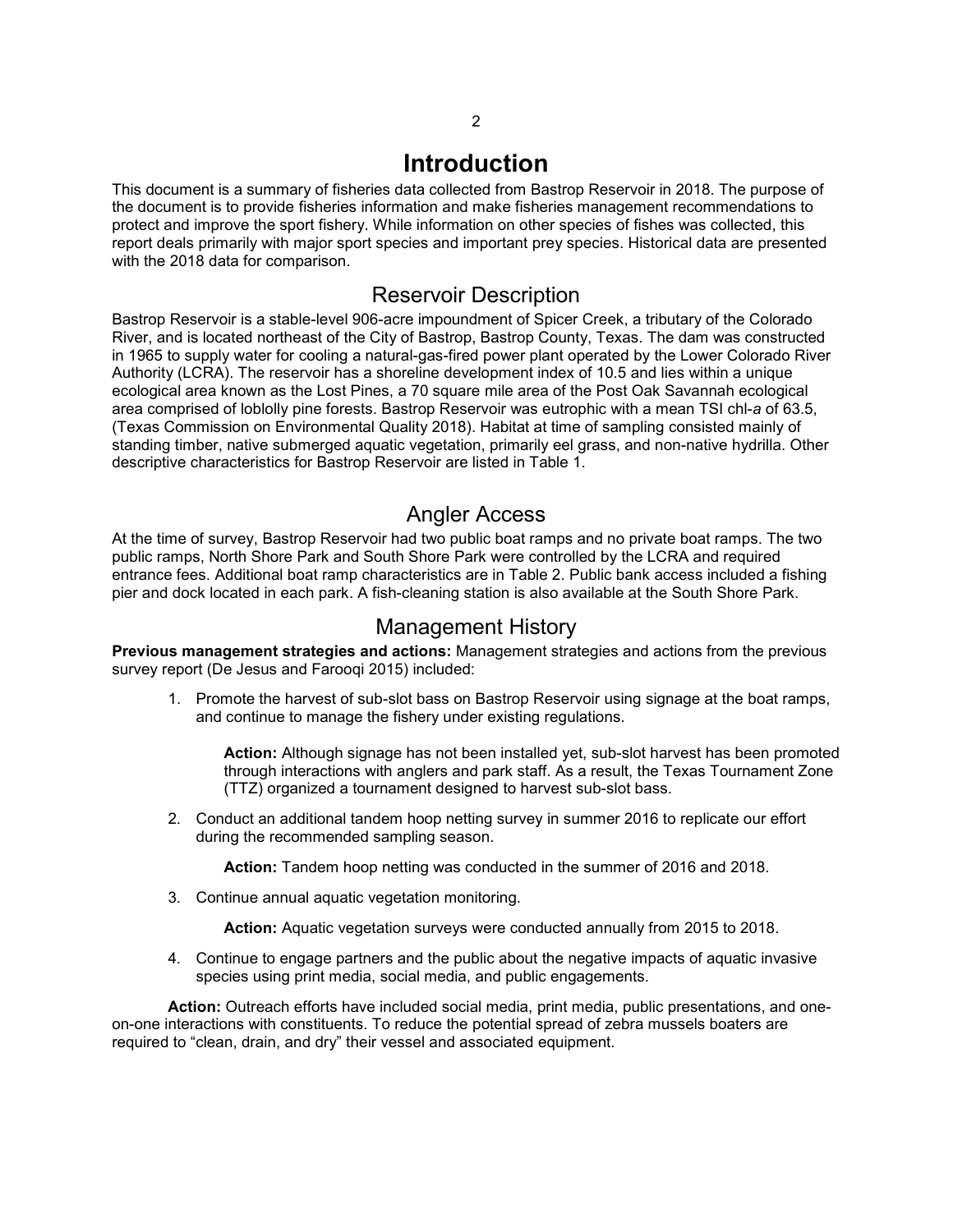**Harvest regulation history:** Sport fish in Bastrop Reservoir have been managed with statewide regulations, except for a special slot length limit regulation for Largemouth Bass. The 14- to 21-inch slotlength limit (with only one being harvestable over 21 inches) was implemented in 1993 to improve the population size structure. Current regulations are found in Table 3.

**Stocking history:** Bastrop Reservoir has not required stocking with any species since 1997, when Channel Catfish were stocked to supplement the population. Florida Largemouth Bass were introduced starting in 1983 to increase Florida Largemouth Bass genetic influence. The complete stocking history is in Table 4.

**Vegetation/habitat management history:** Bastrop Reservoir has had a diverse and dynamic submersed aquatic vegetation community history. Aquatic plants offered excellent fish habitat and consistently met optimal levels for maintaining fish production for phylophitic species (Durocher et al. 1984, Dibble et al. 1996). The exotic species Hydrilla has been present in the reservoir and has been monitored closely with annual surveys to prevent operational issues at the power plant. Other exotics, Eurasian water milfoil and slender naiad remained present in the reservoir; though haven't presented operational concerns.

**Water transfer:** There are no inter-basin water diversion structures at Bastrop Reservoir.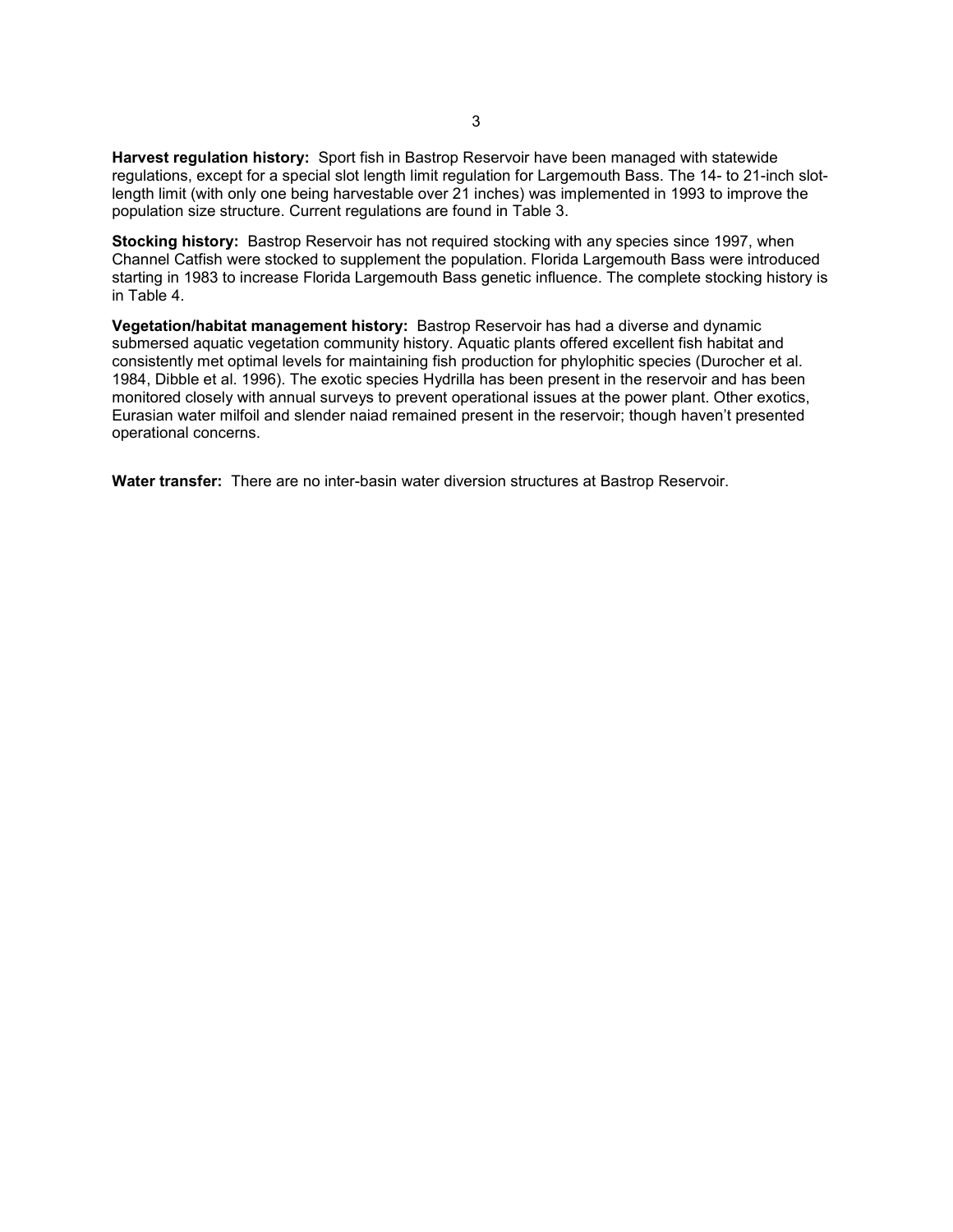## **Methods**

<span id="page-5-0"></span>Surveys were conducted to achieve survey and sampling objectives in accordance with the objectivebased sampling (OBS) plan for Bastrop Reservoir (TPWD unpublished). Primary components of the OBS plan are listed in Table 5. All survey sites (Appendix A) were randomly selected and all surveys were conducted according to the Fishery Assessment Procedures (TPWD, Inland Fisheries Division, unpublished manual revised 2017).

**Electrofishing** – Largemouth Bass, sunfishes, Gizzard Shad, and Threadfin Shad were collected by electrofishing (1 hour at 12, 5-min stations). Catch per unit effort (CPUE) for electrofishing was recorded as the number of fish caught per hour (fish/h) of actual electrofishing.

**Tandem hoop nets** – Channel Catfish were collected using 18 tandem hoop-net series at 18 stations. Nets were baited with soap and deployed for 2-night soak durations. CPUE for tandem hoop netting was recorded as the number of fish caught per tandem hoop net series (fish/series).

**Statistics** – Sampling statistics (CPUE for various length categories), structural indices [Proportional Size Distribution (PSD), terminology modified by Guy et al. 2007], and condition indices [relative weight (W*r*)] were calculated for target fishes according to Anderson and Neumann (1996). Index of Vulnerability (IOV) was calculated for Gizzard Shad (DiCenzo et al. 1996). Standard error (SE) was calculated for structural indices and IOV. Relative standard error (RSE = 100 X SE of the estimate/estimate) was calculated for all CPUE statistics.

**Habitat** – A structural habitat survey was conducted in 2014. Vegetation surveys were conducted annually from 2015 to 2018. Habitat was assessed with the digital shapefile method (TPWD, Inland Fisheries Division, unpublished manual revised 2017).

## **Results and Discussion**

<span id="page-5-1"></span>**Habitat:** A structural habitat survey was last conducted in 2014. The habitat consisted primarily of natural shoreline (Table 6) with emergent native aquatic vegetation (Table 7). Native vegetation covered about 6% of the reservoir's surface area compared to 21.9% coverage by non-native vegetation (Table 7). Non-native Hydrilla has been steadily expanding in coverage from 3.5 acres in 2015 to 199.0 acres in 2018. By contrast, native submerged aquatic vegetation has been steadily decreasing since 2015 from 189.2 acres to 55.0 acres. Other native species were present in the system as well as non-native species. Non-native Eurasian water milfoil *Myriophyllum spicatum* ranged from 21.6 to 27.1 acres from 2015 to 2017, but was not detected in 2018.

**Prey species:** Gizzard Shad, Threadfin Shad, and Bluegill electrofishing catch rates were 56.0/h, 13.0/h, and 130.0/h, respectively. Index of Vulnerability was very low, indicating that 2% of Gizzard Shad were vulnerable to existing predators. Gizzard Shad electrofishing CPUE has been consistently low in recent surveys (Figure 1). In 2018 the majority of Gizzard Shad were in the 10- to 15-inch range. Threadfin Shad catch rate was low in 2018 (13.0/h) and in 2014 (1.0/h). Total CPUE of Bluegill in 2018 was 130.0/h and has been in decline in recent surveys; CPUE was 177/h in 2014, 302/h in 2010 (and 290/h in 2008). Bluegill size structure continued to be dominated by smaller individuals, < 5 inches (Figure 2).

**Channel Catfish:** Bastrop Reservoir has supported a Channel Catfish fishery for years and has been promoted as a prime catfish destination in the district. Gill netting total catch rate for Channel Catfish in 2003, 2007 and 2011 was 9.4/nn, 7.6/nn and 4.4/nn, respectively; with a historical average total catch rate of 6.5/nn since 1998 (De Jesus and Magnelia 2011). However, a declining trend was noticeable. In addition, some anglers expressed concern about low catch rates. Since 2014-2015, Channel Catfish have been sampled using hoop nets instead of gill nets. Hoop nets have been shown to be an effective means of targeting Channel Catfish and also allows for live release (Cunningham and Cofer 2000 and Wallace et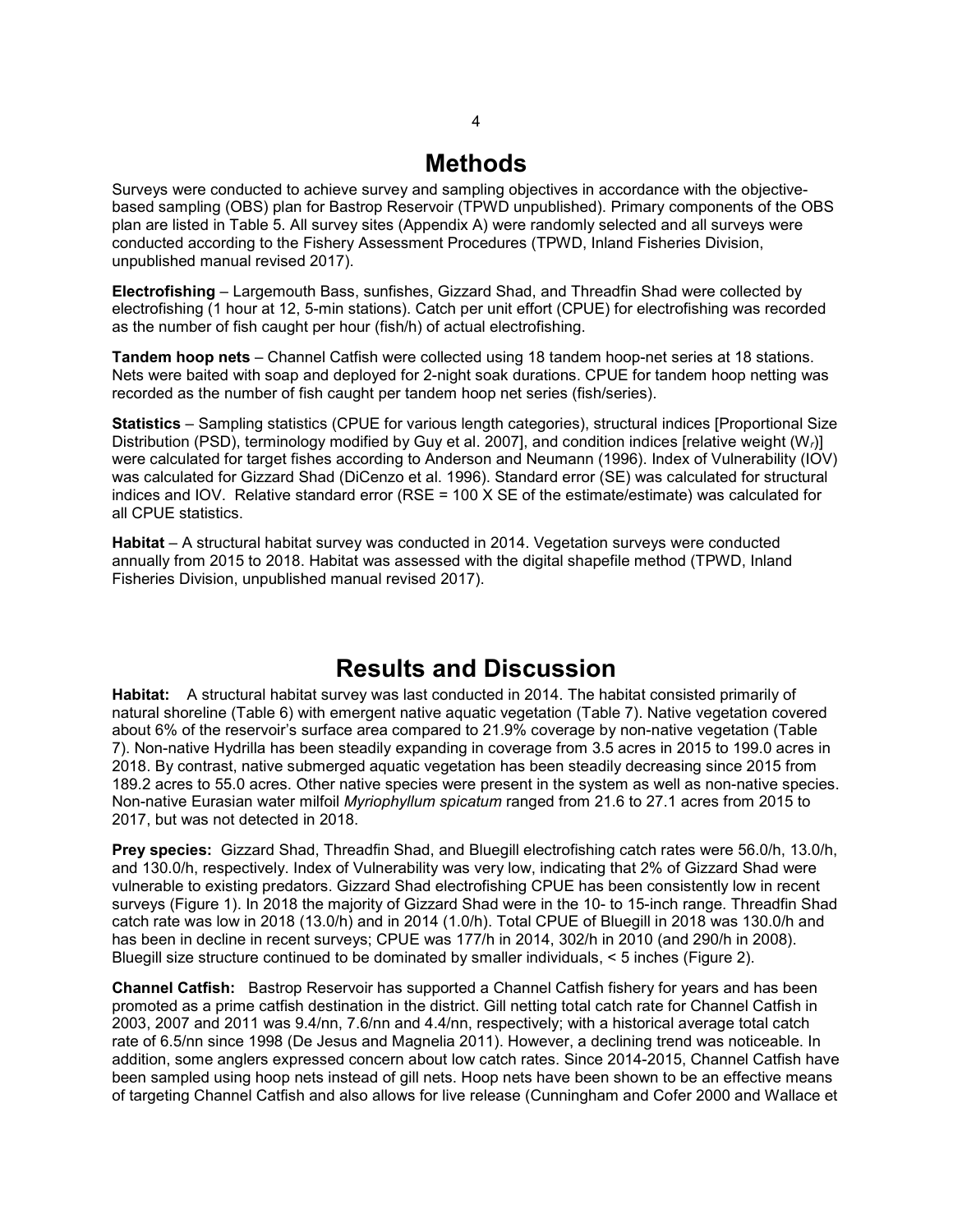al., 2011). We believe hoop netting would give a more accurate representation of the Channel Catfish population. The total 2015 catch rate for Channel Catfish was 0.2 fish per series; while stock-size catch rate was 0.1 fish per series. This represented a total of three fish caught over 17 tandem series of two nights and did not meet the objective of collecting a minimum of 50 stock-size (≥11 inches) Channel Catfish for an RSE of 25 with 9 tandem sets. In 2015, the hoop nets were set in the spring for logistical reasons, so seasonal sampling error might have underrepresented the Channel Catfish population. However, the results were similar in 2016 when the nets were set under optimal conditions in summer (Figure 3). We were unable to determine if the observed results in 2016 were representative of the population. Thus, sampling with hoop nets continued in 2018. We collected 40 stock-size fish with an RSE of 28 which was deemed an acceptable level of abundance and precision. Stock CPUE was 2.2 fish per series and CPUE-12 was 2.1. We will continue with hoop netting to more fully evaluate this technique for Channel Catfish in Bastrop Reservoir. Body condition was sub-optimal, as relative weights (*Wr*) for most length classes fell below 90 (Figure 3).

**Largemouth Bass:** The electrofishing catch rate of stock-length Largemouth Bass in 2018 was high (133.0/h), as was the case in 2016 (208.0/h) and 2014 (122.0/h) surveys (Figure 3). Since 2014, population size structure has shifted to a greater number of fish below the slot, and fewer, smaller fish within the slot. In 2018, PSD was 39 compared to 60 and 77 in 2016 and 2014 respectively. The catch rate of Largemouth Bass greater than 14 inches (CPUE14) decreased to 21/h in 2018 whereas it was 63/h in 2016 and 75/h in 2014 (Figure 3). Bass above 21-inches in length have been in low abundance (DeJesus and Farooqi 2015) as only one fish (24-inch Largemouth Bass sampled in 2016) was sampled from 2010 to 2018. It is expected that slow growth within the slot length limit makes it rare to see individuals live long enough to surpass the upper slot length of 21 inches. While trophy-size fish are seldom reported or sampled, this fishery has maintained itself as a quality-size, high-catch fishery. While body condition in 2014 was good for the majority of fish (*Wr* ranged from 94 to 102), it has been gradually declining since then. By 2018, body condition (*Wr*) was low, ranging from 73 to 87 (Figure 3). The last three surveys have documented high stock-length CPUEs for Largemouth Bass, a steady decline in the number of slot-length fish, low IOV for Gizzard Shad, and a decline in Threadfin Shad CPUE. In addition, the practice of catch-and-release fishing among bass anglers is strong and recommended large-scale harvest of sub-slot fish to help improve population structure has been minimal. Consideration of an alternative harvest regulation (such as a 16-inch maximum) may be appropriate to see if improvement of size structure is feasible. Genetic analysis was not performed in 2018, but historically, Florida Largemouth Bass influence has remained relatively constant as Florida alleles have ranged from 74 to 86%, despite no Florida Largemouth Bass stockings since 1992 (De Jesus and Farooqi 2015).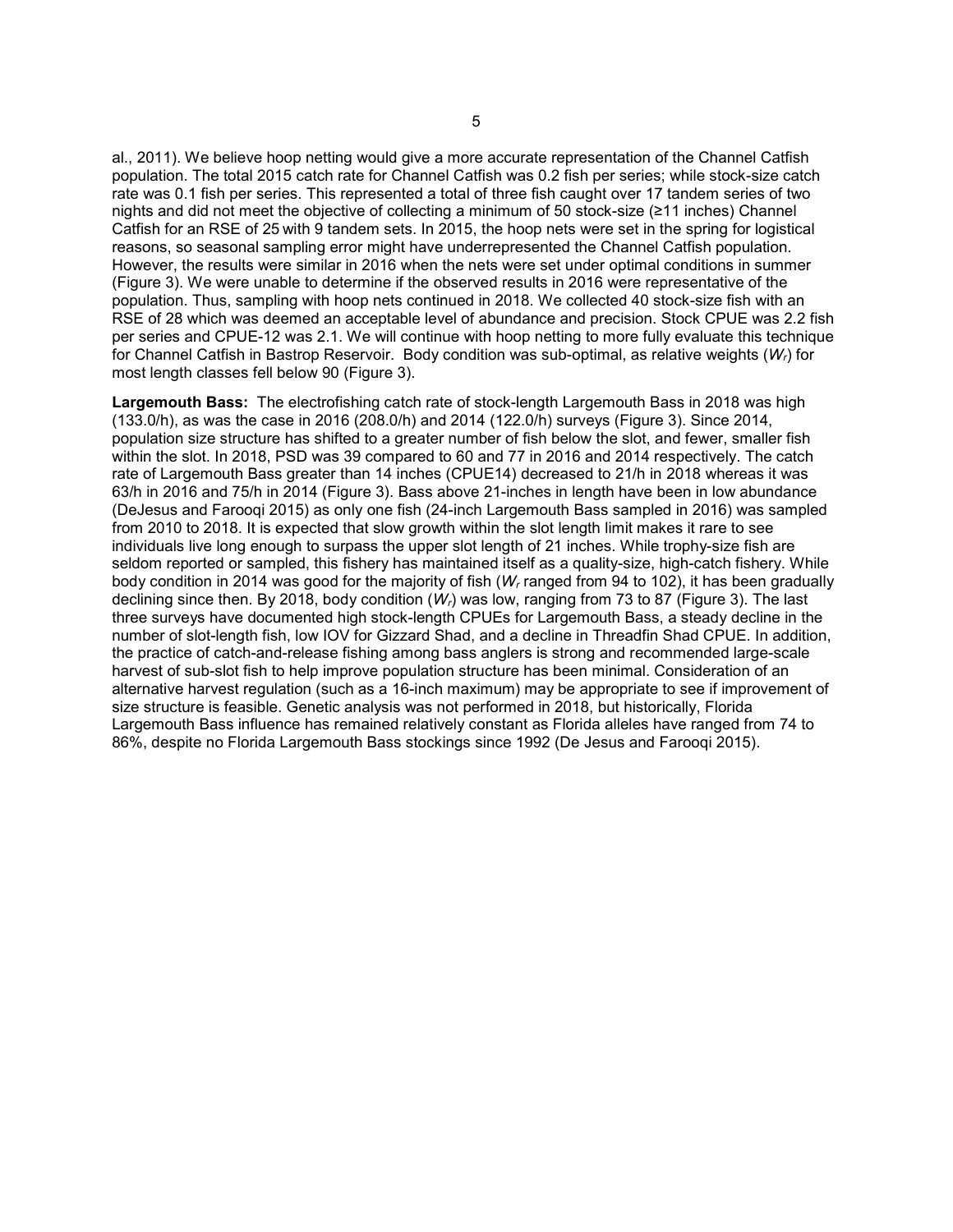# <span id="page-7-0"></span>**Fisheries Management Plan for Bastrop Reservoir, Texas**

Prepared – July 2019

**ISSUE 1:** Largemouth Bass growth within the slot has been historically poor, with few fish in older age classes exceeding 18 inches in length. There was only one bass collected during electrofishing surveys since 1998 that exceeded 21 inches in length. The reservoir is showing signs of a crowded Largemouth Bass population.

#### MANAGEMENT STRATEGIES

- 1. Conduct a year-long creel survey in 2020-2021 to determine angler harvest preferences and catch characteristics for Largemouth Bass.
- 2. Conduct an additional fall bass-only electrofishing survey in 2021 to monitor population characteristics.
- 3. Conduct a category-3 age-and-growth survey in 2021 to determine growth rates with better precision than typical category-2 surveys.
- 4. Consider changing harvest regulations for Largemouth Bass if predicated by the creel survey, electrofishing survey, and age-and-growth survey data during the next report cycle. Use predictive modeling to assess potential outcomes.
- 5. Continue to promote harvest of sub-slot bass when possible, collaborating with partners such as TTZ.
- **ISSUE 2:** Hydrilla has expanded significantly since 2015 to cover 22% of the reservoir area. This plant can potentially affect power plant operations if it grows out of control around the intake area. The plant is monitored annually as a Tier II maintenance effort.

#### MANAGEMENT STRATEGIES

- 1. Communicate with the LCRA to discuss the current situation and assist with management, if necessary.
- 2. Continue to monitor aquatic vegetation on an annual basis to monitor the community.
- **ISSUE 3:** Many invasive species threaten aquatic habitats and organisms in Texas and can adversely affect the state ecologically, environmentally, and economically. For example, zebra mussels (*Dreissena polymorpha*) can multiply rapidly and attach themselves to any available hard structure, restricting water flow in pipes, fouling swimming beaches, and plugging engine cooling systems. Giant salvinia (*Salvinia molesta*) and other invasive vegetation species can form dense mats, interfering with recreational activities like fishing, boating, skiing, and swimming. The financial costs of controlling and/or eradicating these types of invasive species are significant. Additionally, the potential for invasive species to spread to other river drainages and reservoirs via watercraft and other means is a serious threat to all public waters of the state.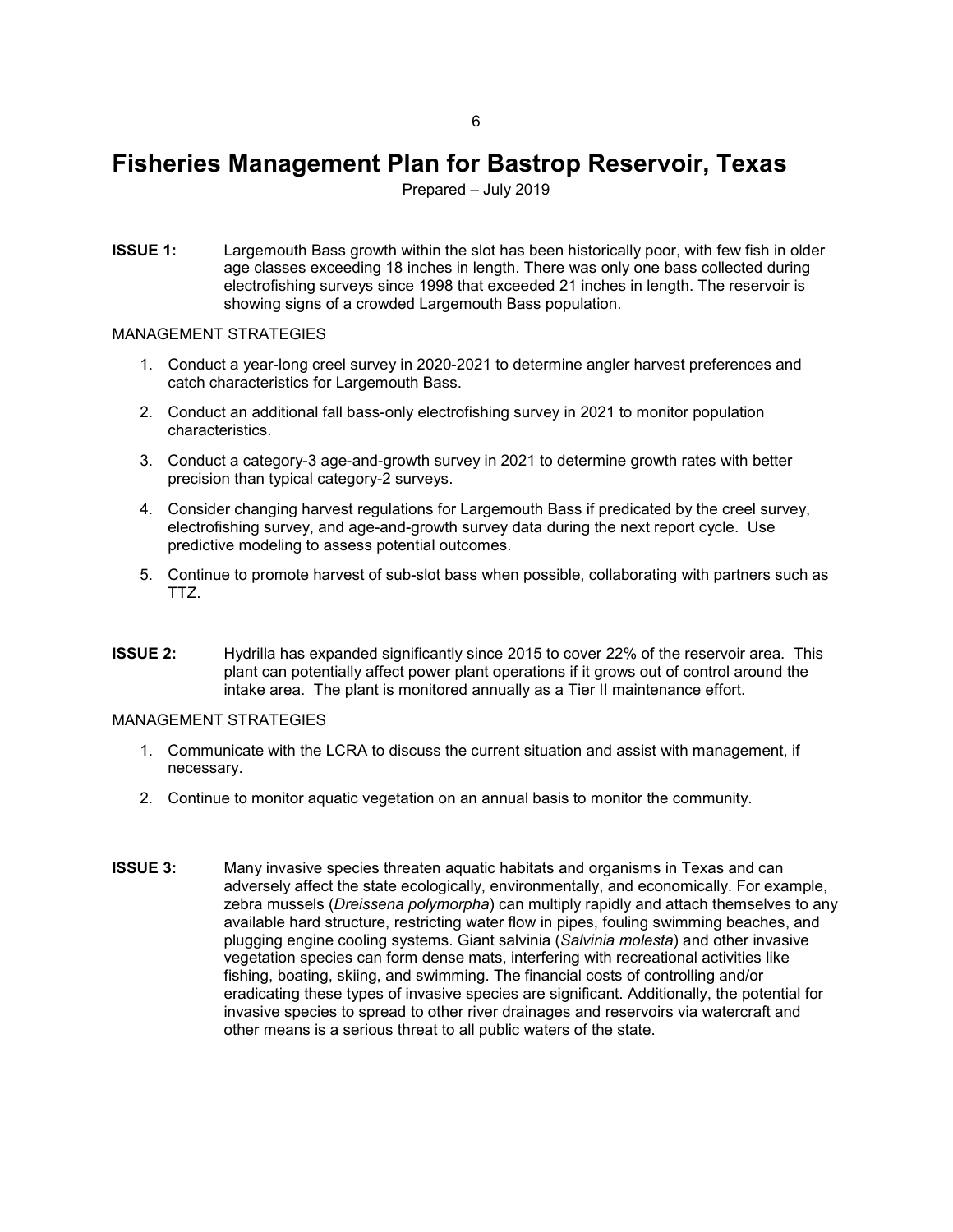#### MANAGEMENT STRATEGIES

- 1. Cooperate with the controlling authority to post appropriate signage at access points around the reservoir.
- 2. Educate the public about invasive species through the use of media and the internet.
- 3. Make a speaking point about invasive species when presenting to constituent and user groups.

Keep track of (i.e., map) existing and future inter-basin water transfers to facilitate potential invasive species responses.

# <span id="page-8-0"></span>**Objective-Based Sampling Plan and Schedule (2019–2023)**

#### Sport fish, forage fish, and other important fishes

Sport fishes in Bastrop Reservoir include Largemouth Bass and Channel Catfish. Known important forage species include Bluegill, Redear Sunfish, Gizzard Shad and Threadfin Shad.

#### Negligible fisheries

**White Crappie**: White Crappie were stocked in Bastrop reservoir in 1992 and are present, but population abundance is very low, based on poor captures in historic trap netting surveys. A creel survey in 2004 did not identify directed effort for this species, revealing little interest by anglers to pursue this species at Bastrop reservoir. Sampling for White Crappie is not a priority for the 2019-2023 sampling period.

**Blue Catfish:** Blue Catfish were stocked in Bastrop Reservoir from 1969 to 1971 and are expected to be present in low abundance. Anecdotal catch reports for this species by anglers in recent years are the only evidence of their existence in the lake. Water conditions at this power plant reservoir do not provide the typical habitat features of lakes where Blue Catfish flourish. Our gill netting surveys since 2006 have failed to collect Blue Catfish specimens. Sampling for Blue Catfish is not a priority for the 2019-2023 sampling period.

**Flathead Catfish:** Flathead Catfish were present in low abundance, based on gill netting surveys conducted between 1998 and 2011. During this time, CPUE total averaged 0.8 fish/nn, and ranged between 0.2 and 2.0 fish/nn. A creel survey in 2004 did not identify directed effort for this species, revealing little interest by anglers to pursue this species at Bastrop reservoir. Sampling for Flathead Catfish is not a priority for the 2019-2023 sampling period.

#### Survey objectives, fisheries metrics, and sampling objectives

**Largemouth Bass**: Largemouth Bass are the most popular sport fish in Bastrop Reservoir based on a 2004 creel survey. The popularity and reputation for quality Largemouth Bass fishing at this reservoir warrant sampling time and effort. Results from a 2004 creel survey showed directed angling effort for Largemouth Bass to be 17 hours/acre and accounted for 69% of the total directed effort. Largemouth Bass are managed with a 14- to 21-inch slot regulation. While few fish grow past the slot, this lake is known for quality fish and good angling catch rates (0.77/h in 2004). Trend data on CPUE, size structure, and body condition have been collected biennially since 2002 with fall nighttime electrofishing. The population exhibits good relative abundance, and anglers are anecdotally somewhat satisfied with the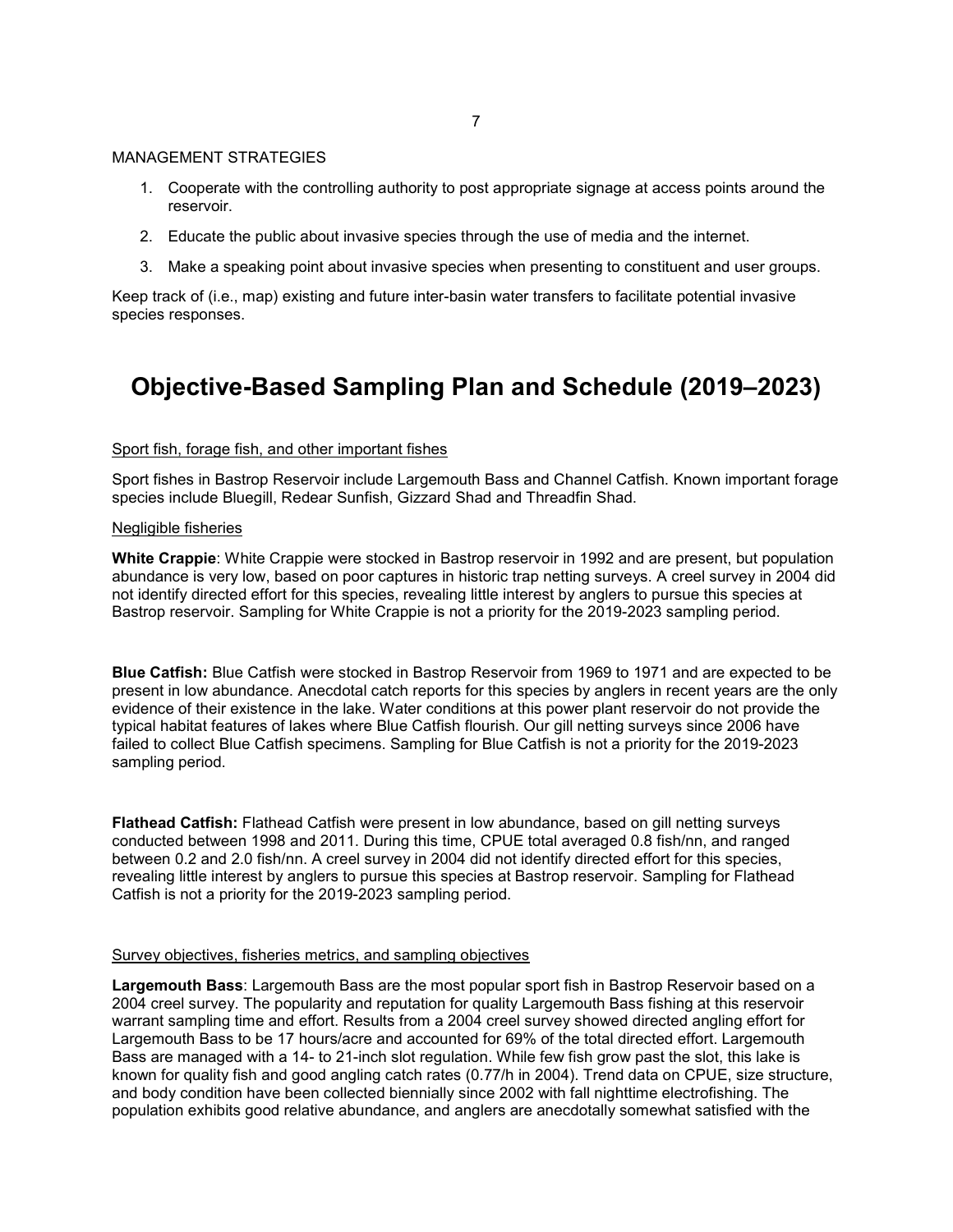fishing. Most were satisfied with the restrictive harvest regulation in the 2004 creel survey. However, monitoring surveys ever since have revealed a decline in population characteristics. Continuation of biennial trend data in this clear reservoir with night electrofishing in the fall will allow for determination of any large-scale changes in the Largemouth Bass population. A minimum of 12 randomly selected 5-min electrofishing sites will be sampled in fall 2022, but sampling will continue at random sites until 50 stocksize fish are collected and the RSE of CPUE-S is ≤ 25 (the anticipated effort to meet both sampling objectives is 12-15 stations with 80% confidence). Exclusive of the original 12 random stations, three additional random stations will be pre-determined in the event some extra sampling is necessary. If failure to achieve either objective has occurred after one night of sampling and objectives can be attained with 6- 12 additional random stations, another night of effort will be expended. A bass-only survey will be conducted in fall 2021, which could be used to supplement a category-3 age-and-growth survey the same fall to collect a target of 200 fish between 5.9 inches and 19.7 inches (10 per inch-group). A year-long creel survey in 2021-2022 will be conducted to gather Largemouth Bass catch characteristics and angler opinions.

**Channel Catfish**: The 2004 creel survey indicated Channel Catfish angling comprised >3.7% of total angling effort (second to Largemouth Bass). Gill netting total CPUE ranged from 4.4 to 9.4 fish/nn (6.6 fish/nn average) from 2001 to 2011, providing only an average of 32 stock-size and larger fish per survey. We would like to collect information allowing us to monitor size structure and body condition with greater precision. Hoop nets have been shown to be an effective means of targeting Channel Catfish and also allows for live release (Cunningham and Cofer, 2000 and Wallace et al., 2011). We switched from standard gill nets, set overnight to tandem hoop nets set for two nights starting in 2015. We anticipate that setting a minimum of nine tandem hoop nets, with a soak time of two nights, will achieve our sampling objective (50 Channel Catfish ≥11 inches; RSE of CPUE-S ≤ 0.25). A minimum of nine randomly selected tandem hoop netting sites will be sampled in summer 2022, but sampling will continue at random sites until 50 stock-size fish are collected and the RSE of CPUE-S is ≤ 25 (the anticipated effort to meet both sampling objectives is nine stations with 75% confidence). Exclusive of the original nine random stations, nine additional random stations will be pre-determined in the event additional sampling is necessary. If failure to achieve either objective has occurred after one soak session, and objectives can be attained with up to nine additional random stations, another soak session of effort will be expended.

**Sunfish and Threadfin Shad**: Bluegill, Redear Sunfish, Redbreast Sunfish, Threadfin Shad, and Gizzard Shadwell are the primary forage at Bastrop Reservoir. Like Largemouth Bass, trend data on CPUE and size structure of these sunfish have been collected biennially since 1996. Abundance of Threadfin Shad will also be measured as a function of CPUE during those surveys. Continuation of sampling, as per Largemouth Bass above, will allow for monitoring of large-scale changes in sunfish relative abundance and size structure. Sampling effort based on achieving sampling objectives for Largemouth Bass will result in sufficient numbers of sunfish for size structure estimation (PSD and IOV; 50 fish minimum at 12 randomly selected 5-min electrofishing sites with 80% confidence) but not for relative abundance estimates (RSE ≤ 25 of CPUE-Total; anticipated effort is 25-30 stations). At the sampling effort needed to achieve sampling objectives for Largemouth Bass, the expected RSE for CPUE-T is 30 for sunfish species combined. No additional effort will be expended to achieve an RSE of 25 for CPUE of sunfish. Instead, Largemouth Bass body condition can provide information on forage abundance, vulnerability, or both relative to predator density. Relative weight of Largemouth Bass ≥ 8" TL will be determined from their length/weight data (maximum of 10 fish weighed and measured per inch class).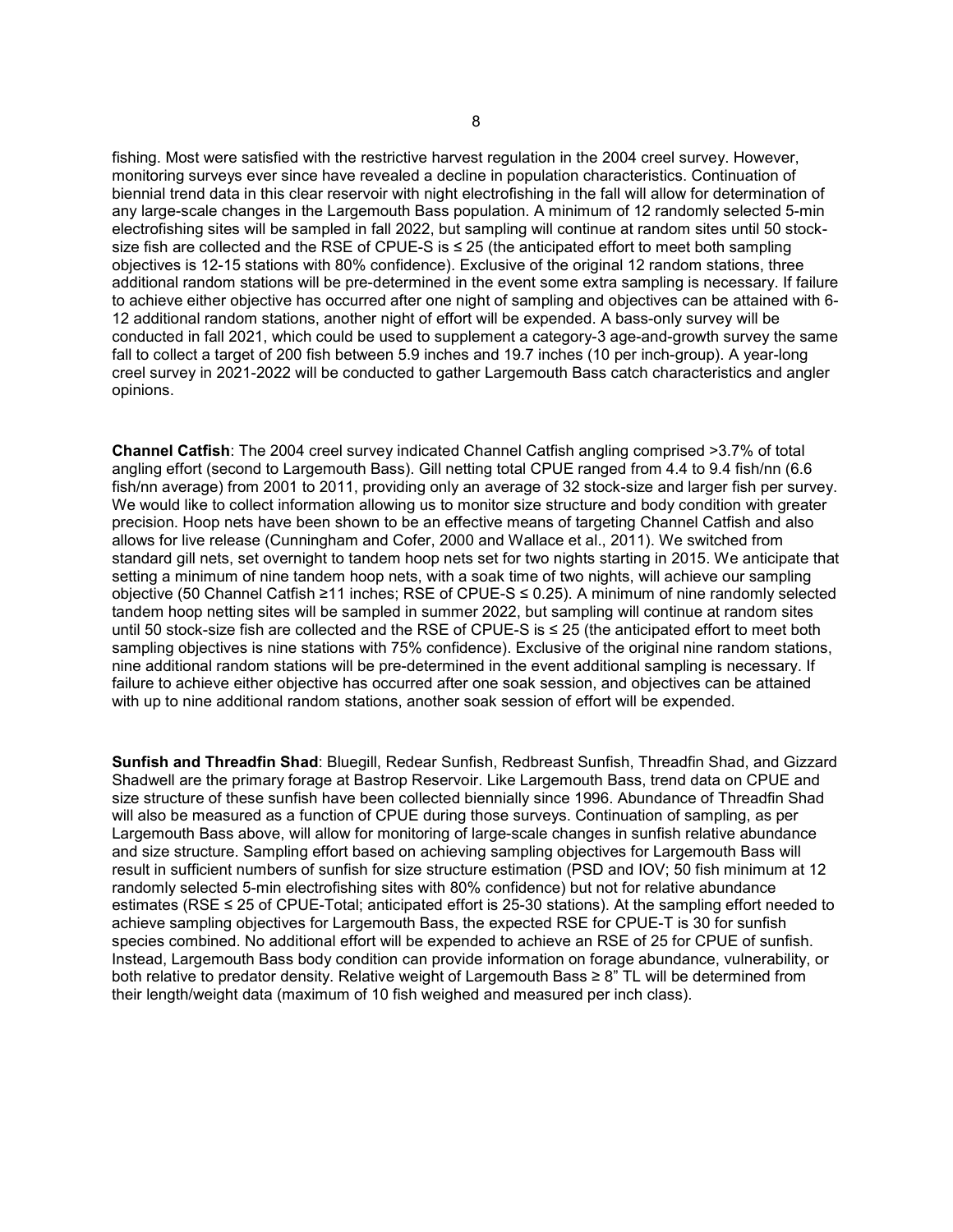### **Literature Cited**

- <span id="page-10-0"></span>Anderson, R. O., and R. M. Neumann. 1996. Length, weight, and associated structural indices. Pages 447-482 in B. R. Murphy and D. W. Willis, editors. Fisheries techniques, 2nd edition. American Fisheries Society, Bethesda, Maryland.
- Cunningham, K. K., and L. M. Cofer. 2000. Evaluation of the related catch rates of hoop nets for sampling Channel Catfish. Proceedings of the Annual Conference Southeastern Association of Fish and Wildlife Agencies 54:80–87.
- De Jesus, M. J., and S. J. Magnelia. 2011. Statewide freshwater fisheries monitoring and management program survey report for Bastrop Reservoir, 2010. Texas Parks and Wildlife Department, Federal Aid Report F-221-M, Austin. 21 pp.
- De Jesus, M. J., and M. Farooqi. 2015. Statewide freshwater fisheries monitoring and management program survey report for Bastrop Reservoir, 2014. Texas Parks and Wildlife Department, Federal Aid Report F-221-M-2, Austin.
- Dibble, E. D., K. J. Killgore and S. H. Harrel. 1996. Assessment of fish-plant interactions. American Fisheries Society Symposium 16:357-372
- DiCenzo, V. J., M. J. Maceina, and M. R. Stimpert. 1996. Relations between reservoir trophic state and Gizzard Shad population characteristics in Alabama reservoirs. North American Journal of Fisheries Management 16:888-895.
- Durocher, P. P., W. C. Provine and J. E. Kraai. 1984. Relationship between abundance of Largemouth Bass and submerged vegetation in Texas reservoirs. North American Journal of Fisheries Management 4:84-88.
- Guy, C. S., R. M. Neumann, D. W. Willis, and R. O. Anderson. 2007. Proportional size distribution (PSD): a further refinement of population size structure index terminology. Fisheries 32(7): 348.
- Texas Commission on Environmental Quality. 2018. Trophic Classification of Texas Reservoirs Draft 2016 Texas Integrated Report for Clean Water Act Sections 305(b) and 303(d), Austin.15 pp.
- Wallace, B. C., D. M. Weaver, and T. J. Kwak. 2011. Efficiency of baited hoop nets for sampling catfish in southeastern U.S. small impoundments. Pages 581–588 *in* P. H. Michaletz and V. H. Travnichek, editors. Conservation, ecology, and management of catfish: the second international symposium. American Fisheries Society, Symposium 77, Bethesda, Maryland.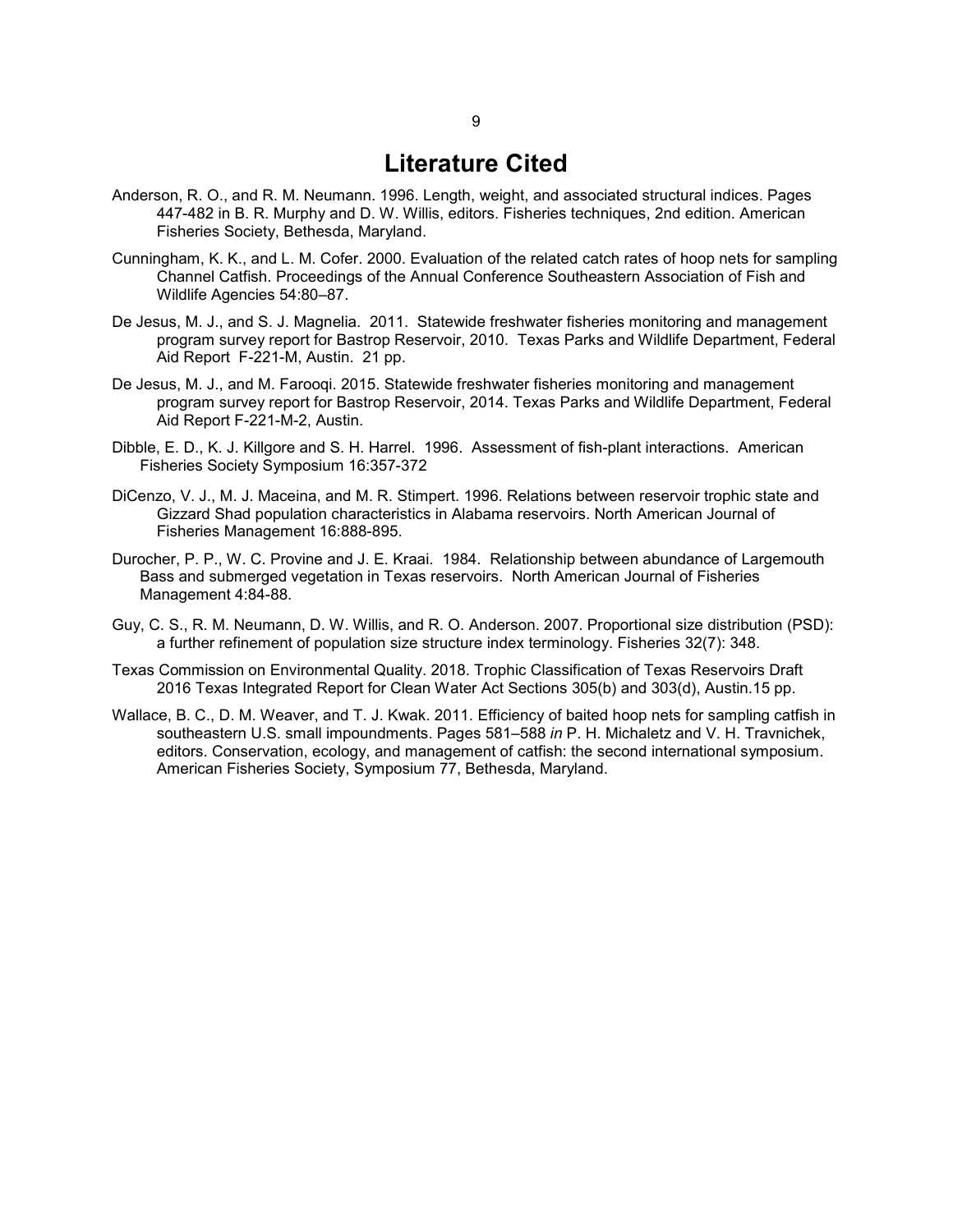# **Tables and Figures**

<span id="page-11-1"></span><span id="page-11-0"></span>

| Table 1. Characteristics of Bastrop Reservoir, Texas. |  |
|-------------------------------------------------------|--|
|-------------------------------------------------------|--|

| Characteristic              | Description                    |
|-----------------------------|--------------------------------|
| Year constructed            | 1965                           |
| Controlling authority       | Lower Colorado River Authority |
| County                      | <b>Bastrop</b>                 |
| Reservoir type              | Power plant cooling reservoir  |
| Shoreline Development Index | 10.5                           |
| Conductivity                | $972 \mu S/cm$                 |

Table 2. Boat ramp characteristics for Bastrop Reservoir, Texas, September 2014. Reservoir elevation at time of survey was 450 feet above mean sea level. This is a stable-level reservoir. Satellite imagery indicated there were no changes in boat ramp characteristics since 2014.

| Boat ramp        | Latitude<br>Longitude<br>(dd) | <b>Public</b> | Parking<br>capacity<br>(N) | Elevation at<br>end of boat<br>ramp (ft) | Condition                                    |
|------------------|-------------------------------|---------------|----------------------------|------------------------------------------|----------------------------------------------|
| North Shore Park | 30.16571<br>$-97.28069$       | Y             | 54                         | 443                                      | Good                                         |
| South Shore Park | 30.14109<br>$-97.28503$       | Y             | 36                         | 443                                      | Good; some aquatic<br>vegetation encroaching |

Table 3. Harvest regulations for Bastrop Reservoir.

| <b>Species</b>                                                    | Bag limit | Length limit        |
|-------------------------------------------------------------------|-----------|---------------------|
| <b>Flathead Catfish</b>                                           | 5         | 18-inch minimum     |
| Catfish: Channel and Blue                                         | 25        | 12-inch minimum     |
| Bass: Largemouth                                                  | $5^*$     | 14- to 21-inch slot |
| Crappie: White and Black Crappie, their<br>hybrids and subspecies | 25        | 10-inch minimum     |

\*Only one may be over 21 inches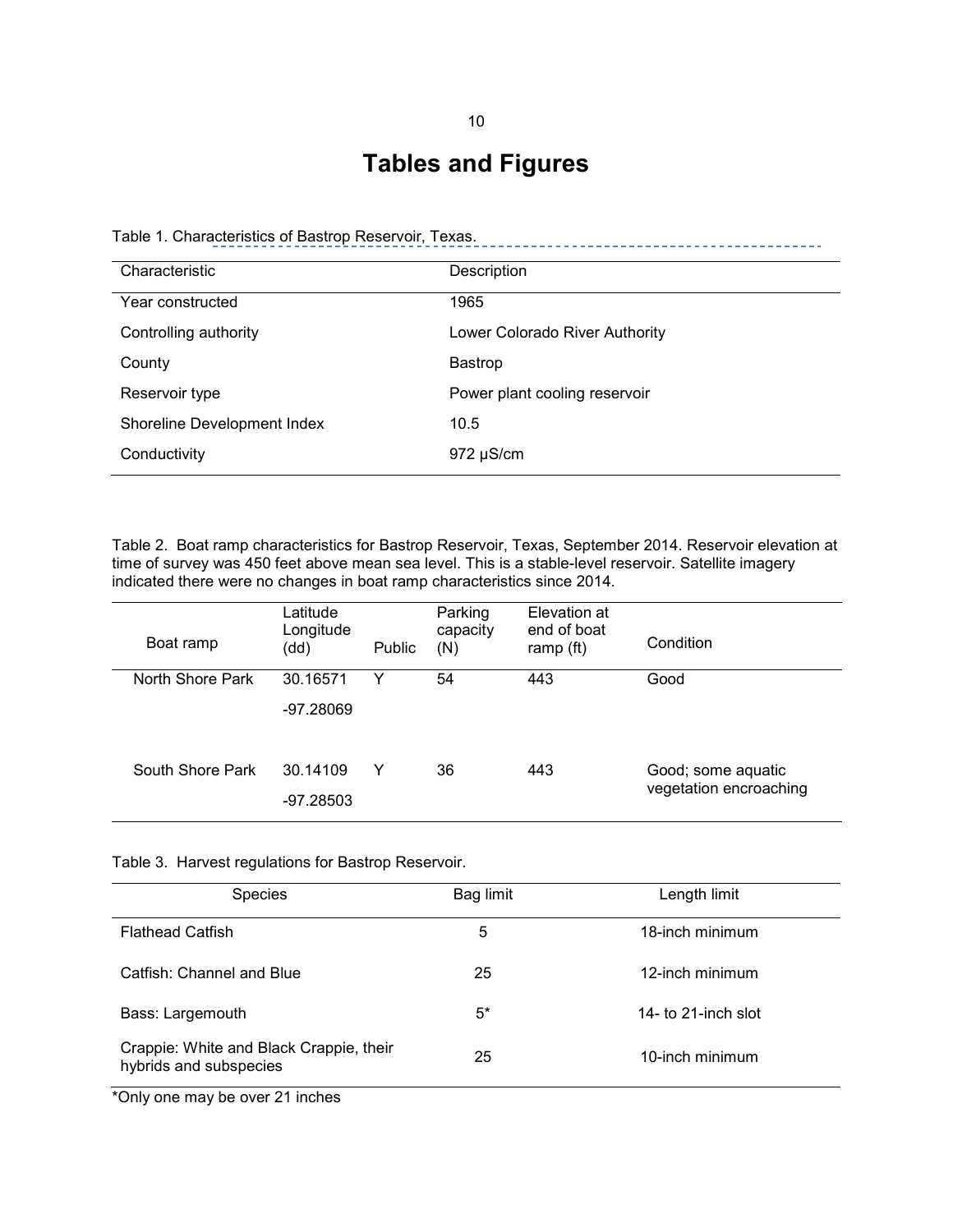Table 4. Stocking history for Bastrop, Texas. Life stages are fry (FRY), fingerlings (FGL), advanced fingerlings (AFGL), adults (ADL) and unknown (UNK). Life stages for each species are defined as having a mean length that falls within the given length range. For each year and life stage the species mean total length (Mean TL; in) is given. For years where there were multiple stocking events for a particular species and life stage the mean TL is an average for all stocking events combined.  $\overline{\phantom{a}}$ 

| <b>Species</b>                    | Year  | <b>Number</b> | Life<br><b>Stage</b> | <b>Mean</b><br>TL (in) |
|-----------------------------------|-------|---------------|----------------------|------------------------|
| <b>Black Crappie x</b>            |       |               |                      |                        |
| <b>White Crappie</b>              | 1993  | 90,400        | <b>FRY</b>           | 0.9                    |
|                                   | 1994  | 110,753       | <b>FRY</b>           | 0.9                    |
|                                   | 1995  | 103,738       | <b>FRY</b>           | 0.9                    |
|                                   | Total | 304,891       |                      |                        |
| <b>Blue Catfish</b>               | 1969  | 4,425         | <b>UNK</b>           | <b>UNK</b>             |
|                                   | 1970  | 4,615         | <b>UNK</b>           | <b>UNK</b>             |
|                                   | 1971  | 4,644         | <b>UNK</b>           | <b>UNK</b>             |
|                                   | Total | 13,684        |                      |                        |
| <b>Channel Catfish</b>            | 1969  | 5,517         | <b>AFGL</b>          | 7.9                    |
|                                   | 1970  | 4,683         | <b>AFGL</b>          | 7.9                    |
|                                   | 1971  | 4,610         | <b>AFGL</b>          | 7.9                    |
|                                   | 1982  | 500           | <b>UNK</b>           | <b>UNK</b>             |
|                                   | 1990  | 6,208         | <b>ADL</b>           | 11.2                   |
|                                   | 1997  | 8,300         | <b>AFGL</b>          | 7.0                    |
|                                   | Total | 29,818        |                      |                        |
| Florida<br>Largemouth             |       |               |                      |                        |
| Bass                              | 1983  | 41,713        | <b>FGL</b>           | 2.0                    |
|                                   | 1984  | 17,056        | <b>FGL</b>           | 3.0                    |
|                                   | 1990  | 90,551        | <b>FRY</b>           | 0.8                    |
|                                   | 1991  | 771           | <b>ADL</b>           | 9.0                    |
|                                   | 1991  | 90,872        | <b>FGL</b>           | 1.3                    |
|                                   | 1992  | 59,509        | <b>FGL</b>           | 1.1                    |
|                                   | 1992  | 31,101        | <b>FRY</b>           | 0.9                    |
|                                   | Total | 331,573       |                      |                        |
| Green Sunfish x<br>Redear Sunfish | 1972  | 1,980         | <b>UNK</b>           | <b>UNK</b>             |
|                                   |       |               |                      |                        |
| Kemp's                            | Total | 1,980         |                      |                        |
| Largemouth                        |       |               |                      |                        |
| Bass                              | 1985  | 46,314        | <b>FGL</b>           | 1.0                    |
|                                   | 1986  | 45,400        | <b>FGL</b>           | 1.0                    |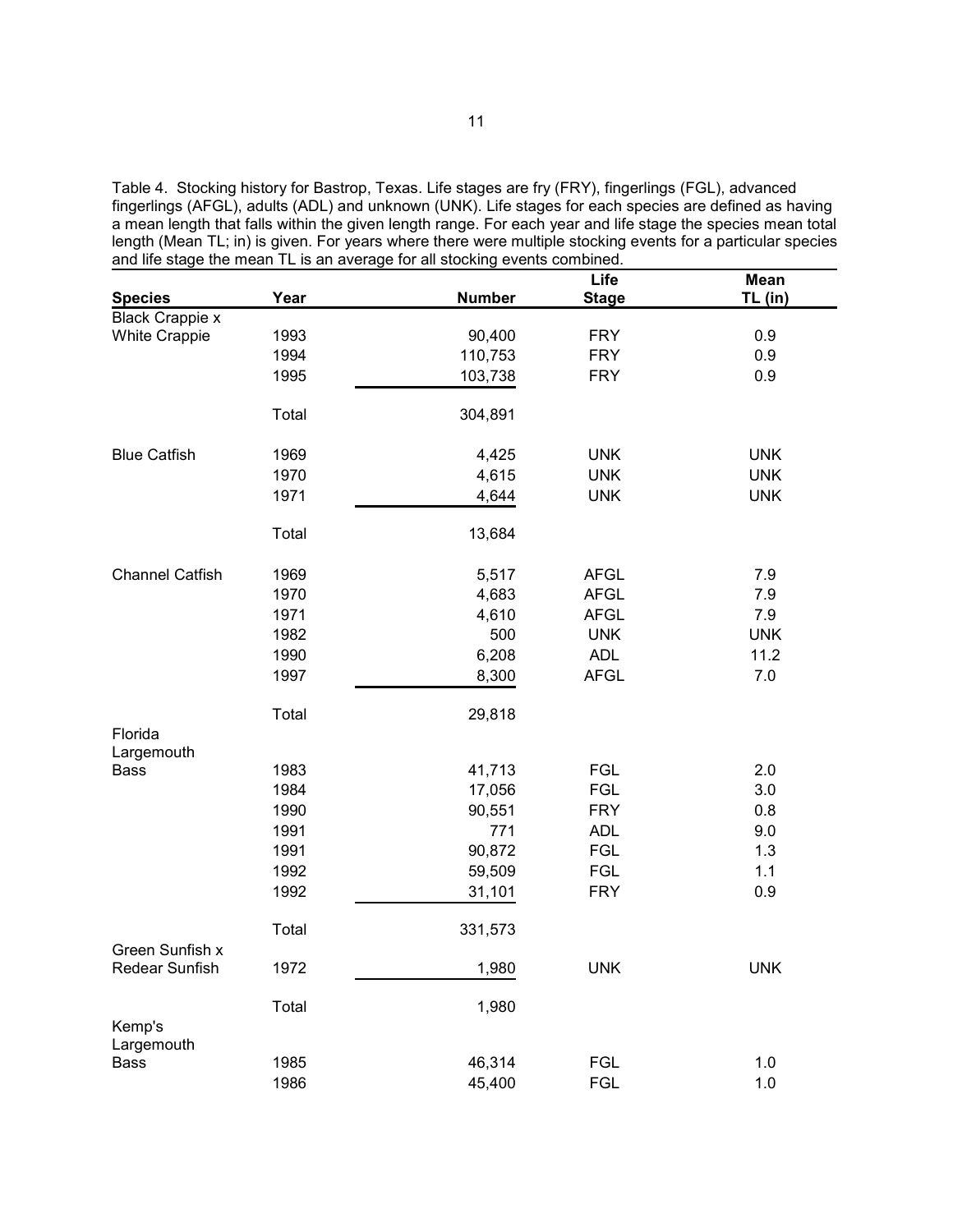Table 4. Stocking history for Bastrop, Texas. Life stages are fry (FRY), fingerlings (FGL), advanced fingerlings (AFGL), adults (ADL) and unknown (UNK). Life stages for each species are defined as having a mean length that falls within the given length range. For each year and life stage the species mean total length (Mean TL; in) is given. For years where there were multiple stocking events for a particular species and life stage the mean TL is an average for all stocking events combined.

| <b>Species</b>                     | Year  | <b>Number</b> | Life<br><b>Stage</b> | Mean<br>TL (in) |
|------------------------------------|-------|---------------|----------------------|-----------------|
|                                    |       |               |                      |                 |
|                                    | Total | 91,714        |                      |                 |
| <b>Palmetto Bass</b><br>(Striped X |       |               |                      |                 |
| <b>White Bass</b>                  |       |               |                      |                 |
| hybrid)                            | 1972  | 1,800         | <b>FGL</b>           | 1.5             |
|                                    | 1973  | 9,760         | <b>FGL</b>           | 1.5             |
|                                    | 1974  | 10,400        | <b>UNK</b>           | <b>UNK</b>      |
|                                    | 1975  | 9,086         | <b>UNK</b>           | <b>UNK</b>      |
|                                    | Total | 31,046        |                      |                 |
|                                    |       |               |                      |                 |
| Peacock Bass                       | 1978  | 519           | <b>UNK</b>           | <b>UNK</b>      |
|                                    | 1979  | 3,234         | <b>UNK</b>           | <b>UNK</b>      |
|                                    | Total | 3,753         |                      |                 |
| <b>White Crappie</b>               | 1992  | 94,577        | <b>FRY</b>           | 0.6             |
|                                    | Total | 94,577        |                      |                 |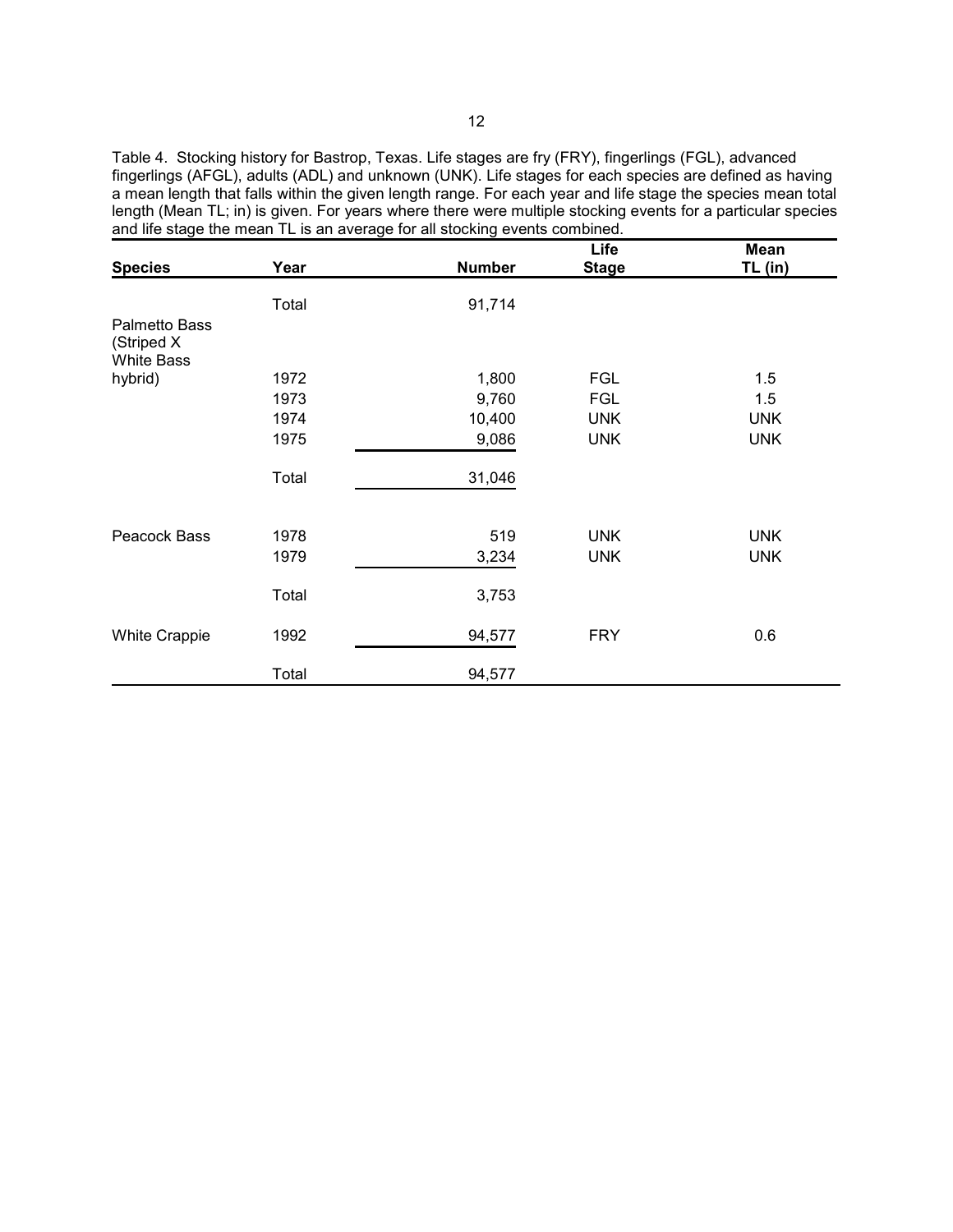| Gear/target species       | Survey objective  | <b>Metrics</b>        | Sampling objective       |
|---------------------------|-------------------|-----------------------|--------------------------|
|                           |                   |                       |                          |
| Electrofishing            |                   |                       |                          |
| Largemouth Bass           | Abundance         | CPUE-Stock            | $RSE-Stock \leq 25$      |
|                           | Size structure    | PSD, length frequency | $N \ge 50$ stock         |
|                           | Condition         | $W_r$                 | 10 fish/inch group (max) |
|                           |                   |                       |                          |
| Bluegill <sup>a</sup>     | Abundance         | CPUE-Total            | $RSE \leq 25$            |
|                           | Size structure    | PSD, length frequency | $N \geq 50$              |
|                           |                   |                       |                          |
| Gizzard Shad <sup>a</sup> | Abundance         | CPUE-Total            | $RSE \leq 25$            |
|                           | Size structure    | PSD, length frequency | $N \geq 50$              |
|                           | Prey availability | <b>IOV</b>            | $N \geq 50$              |
|                           |                   |                       |                          |
| Tandem hoop netting       |                   |                       |                          |
| <b>Channel Catfish</b>    | Abundance         | CPUE-stock            | $RSE-Stock \leq 25$      |
|                           | Size structure    | PSD, length frequency | $N \ge 50$ stock         |
|                           | Condition         | $W_r$                 | 10 fish/inch group (max) |

<span id="page-14-0"></span>Table 5. Objective-based sampling plan components for Bastrop Reservoir, Texas 2018–2019.

ª No additional effort will be expended to achieve an RSE ≤ 25 for CPUE of Bluegill and Gizzard Shad if not reached from designated Largemouth Bass sampling effort. Instead, Largemouth Bass body condition can provide information on forage abundance, vulnerability, or both relative to predator density.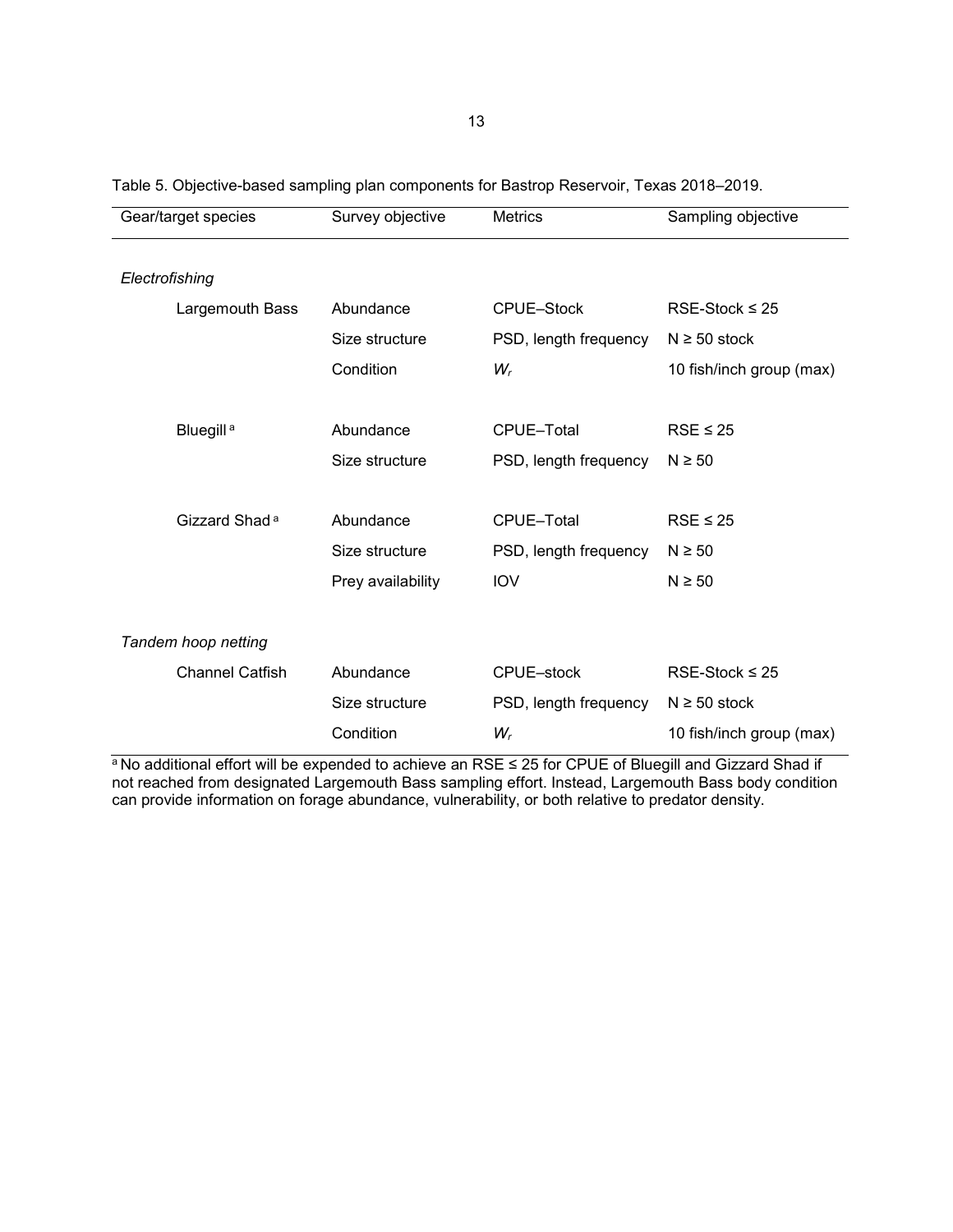<span id="page-15-0"></span>Table 6. Survey of structural habitat types, Bastrop Reservoir, Texas, 2014. Shoreline habitat type units are in miles and standing timber is acres. A survey was not completed in 2018, but a review of satellite imagery indicated that very little had changed since 2014.

| Habitat type             | Estimate      | % of total |
|--------------------------|---------------|------------|
| <b>Bulkhead</b>          | 1.68 miles    | 10.0       |
| Bulkhead with boat docks | $0.18$ miles  | 1.0        |
| Natural                  | 14.64 miles   | 84.0       |
| Natural with boat docks  | $0.02$ miles  | < 1.0      |
| Rocky                    | 0.87 miles    | 5.0        |
| Rocky with boat docks    | $0.03$ miles  | < 1.0      |
| Standing timber          | $21.00$ acres | 2.0        |

Table 7. Survey of aquatic vegetation, Bastrop Reservoir, Texas, 2015–2018. Surface area (acres) is listed with percent of total reservoir surface area in parentheses.

| Vegetation                               | 2015          | 2016          | 2017          | 2018          |
|------------------------------------------|---------------|---------------|---------------|---------------|
| Native submersed                         | 189.2 (21.8)  | 157.9 (17.4)  | 123.4 (13.6)  | 55.0(6.1)     |
| Native floating-leaved                   | 0.0(0.0)      | 0.0(0.0)      | 0.0(0.0)      | 1.0(0.1)      |
| Native emergent*                         | $7.0 \le 1.0$ | $7.0 \le 1.0$ | $7.0 \le 1.0$ | $7.0 \le 1.0$ |
| Non-native                               |               |               |               |               |
| Hydrilla (Tier II)**                     | 3.5(0.4)      | 66.0 (7.3)    | 114.0 (12.6)  | 199.0 (21.9)  |
| Eurasian watermilfoil (Tier<br>$III)$ ** | 21.6(2.5)     | 26.3(2.9)     | 27.1(2.9)     | 0.0(0.0)      |

\* Bulrush coverage changes little over time at Bastrop Reservoir.

\*\*Tier II is Maintenance Response, Tier III is Watch Status.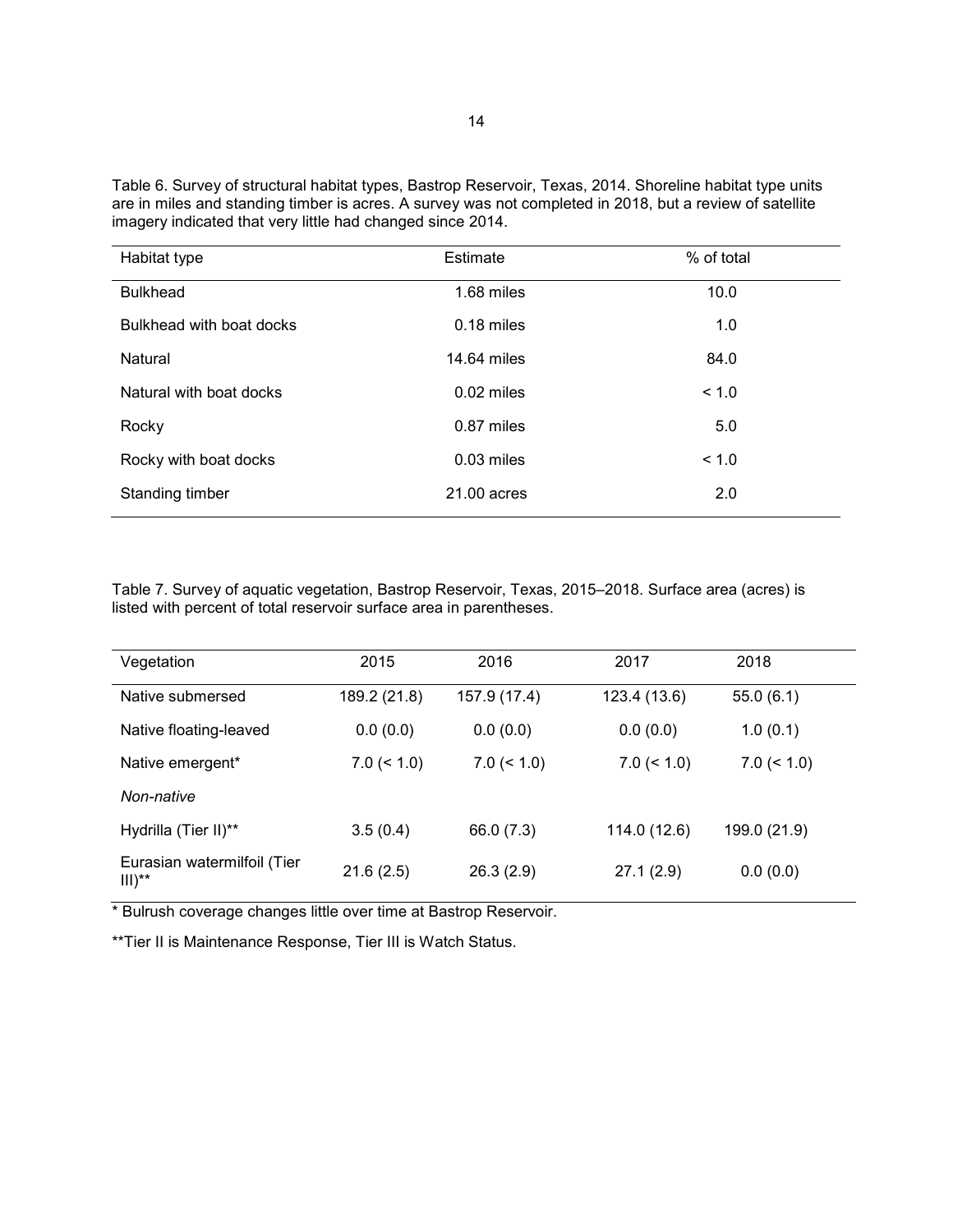<span id="page-16-0"></span>

Figure 1. Number of Gizzard Shad caught per hour (CPUE) and population indices (RSE and N for CPUE and SE for IOV are in parentheses) for fall electrofishing surveys, Bastrop Reservoir, Texas, 2010, 2014, and 2018.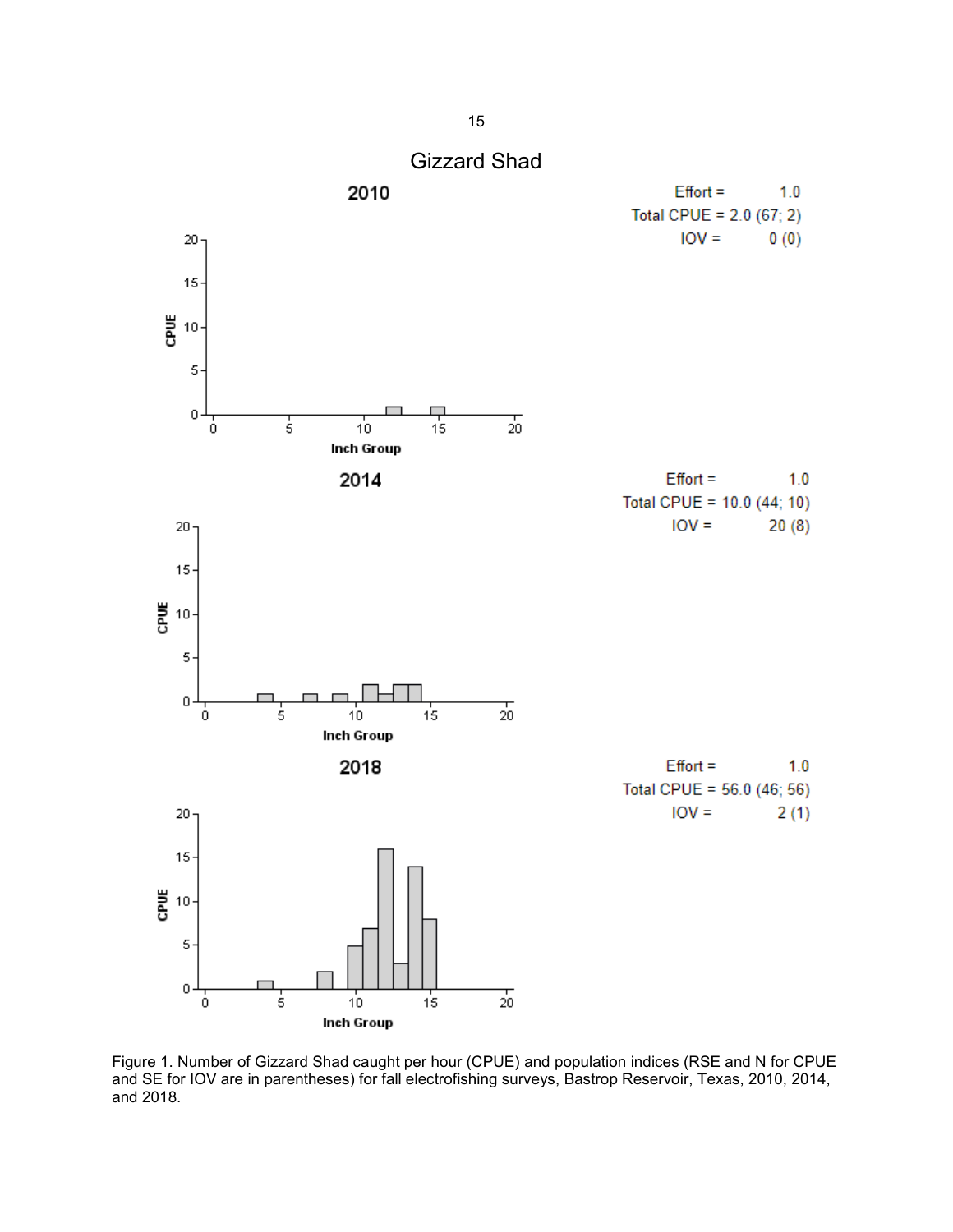

<span id="page-17-0"></span>

Figure 2. Number of Bluegill caught per hour (CPUE) and population indices (RSE and N for CPUE and SE for size structure are in parentheses) for fall electrofishing surveys, Bastrop Reservoir, Texas, 2010, 2014, and 2018.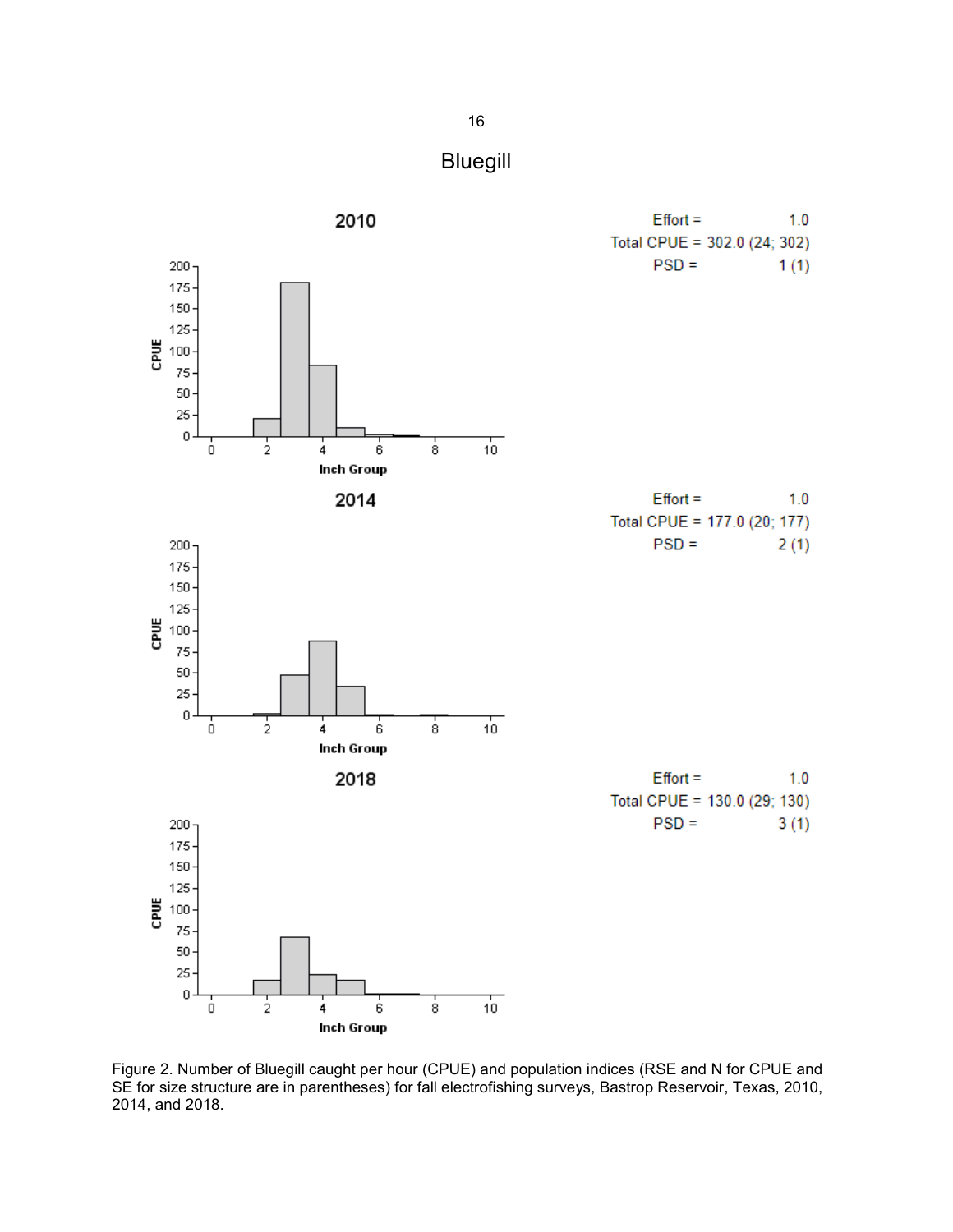

<span id="page-18-0"></span>

Figure 3. Number of Channel Catfish caught per hoop net series (CPUE, bars), mean relative weight (diamonds), and population indices (RSE and N for CPUE and SE for size structure are in parentheses) for tandem hoop net surveys, Bastrop Reservoir, Texas, 2015 (spring), 2016 (summer) and 2018 (summer).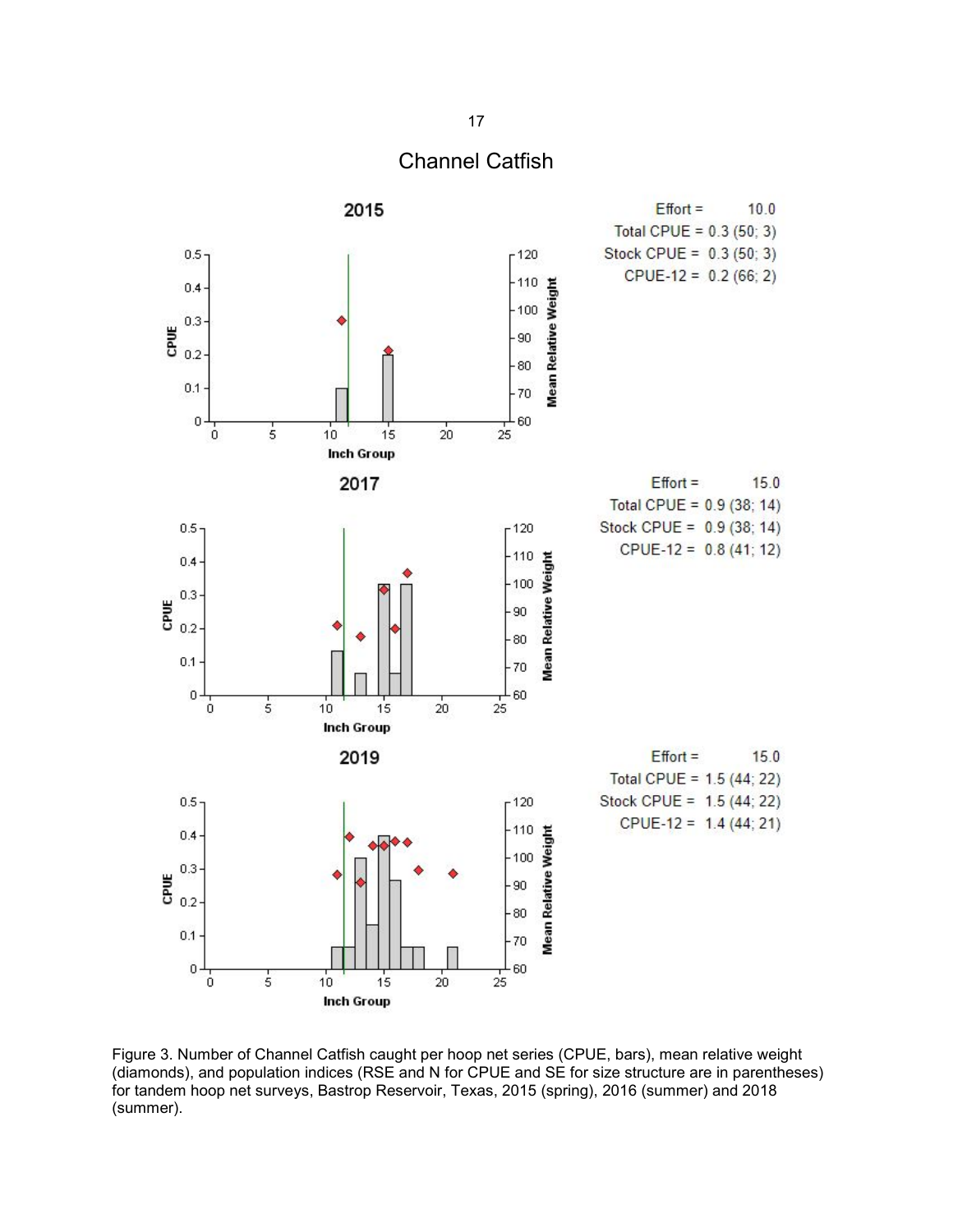### Largemouth Bass

<span id="page-19-0"></span>

Figure 4. Figure 4. Number of Largemouth Bass caught per hour (CPUE, bars), mean relative weight (diamonds), and population indices (RSE and N for CPUE and SE for size structure are in parentheses) for fall electrofishing surveys, Bastrop Reservoir, Texas, 2014, 2016, and 2018. Slot length limit indicated by vertical lines.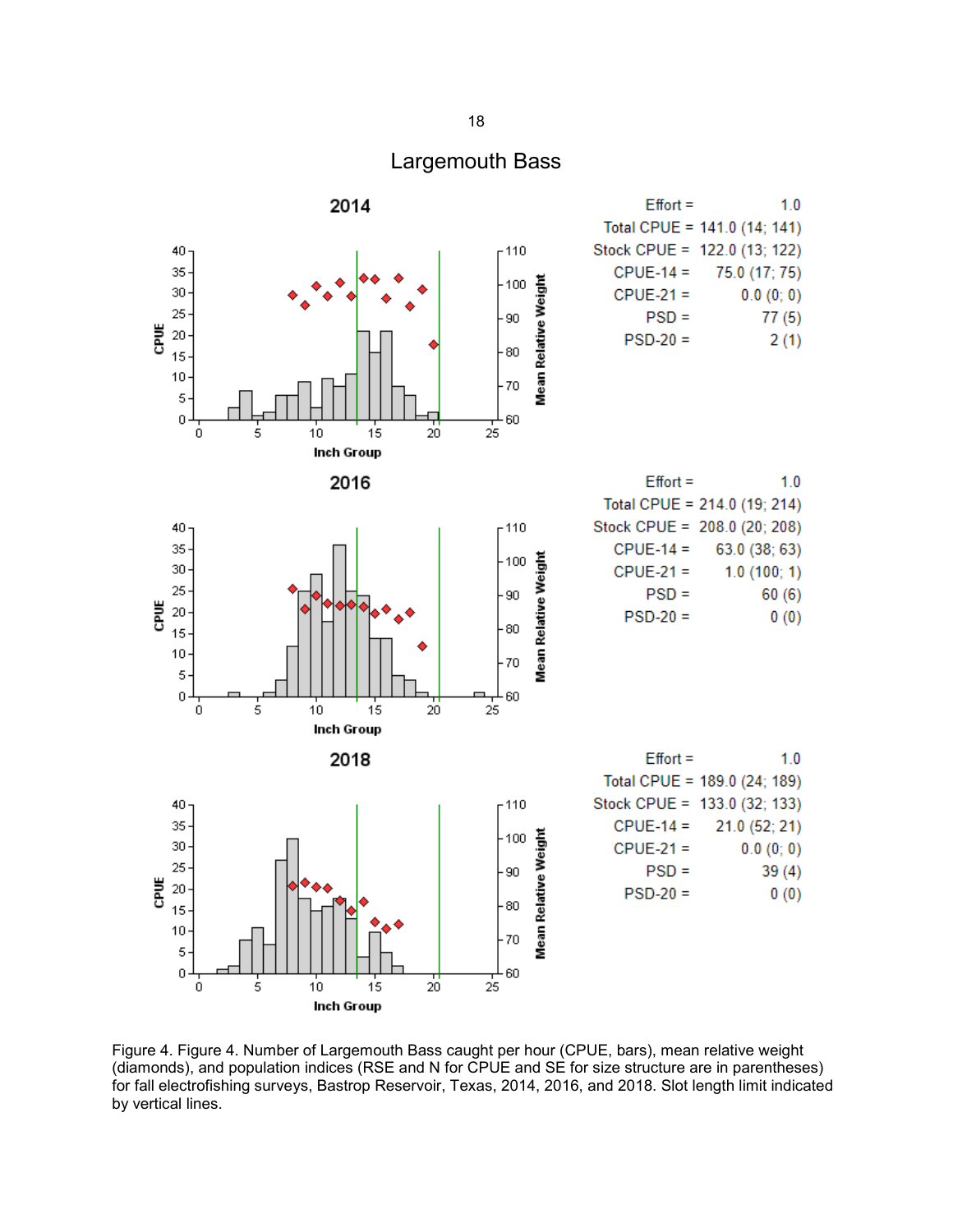<span id="page-20-0"></span>Table 8. Proposed sampling schedule for Bastrop Reservoir, Texas. Survey period is June through May. Baited tandem hoop netting surveys are conducted in the early summer, while electrofishing surveys are conducted in the fall. Standard survey denoted by S and additional survey denoted by A.

|                            | Survey year |           |           |           |
|----------------------------|-------------|-----------|-----------|-----------|
|                            | 2019-2020   | 2020-2021 | 2021-2022 | 2022-2023 |
| Angler Access              |             |           |           | S         |
| <b>Structural Habitat</b>  |             |           |           | S         |
| Vegetation                 | A           | A         | A         | S         |
| Electrofishing - Fall      |             | A         |           | S         |
| Baited tandem hoop netting |             |           |           | S         |
| Creel survey               |             | S         |           |           |
| Report                     |             |           |           | S         |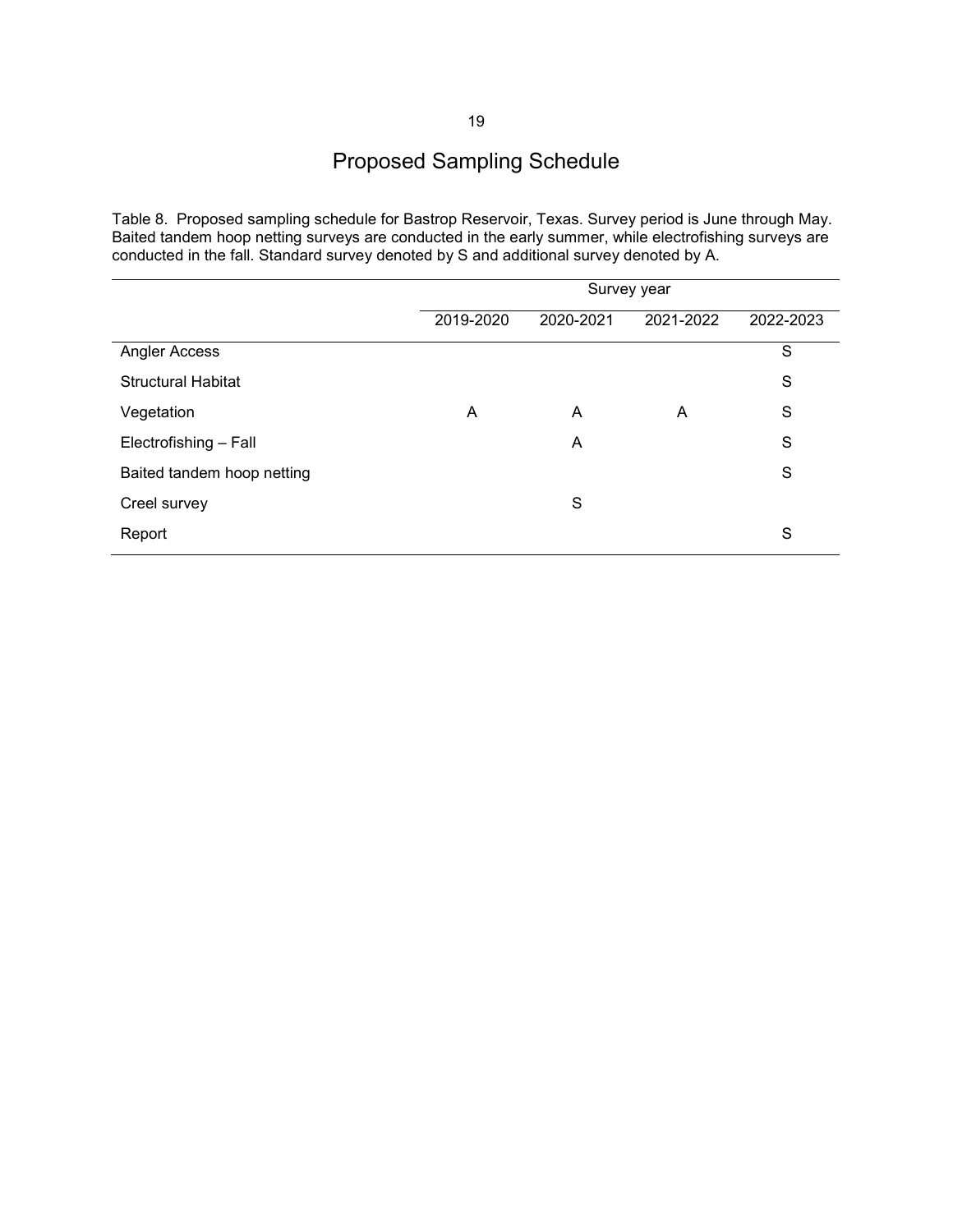### APPENDIX A

<span id="page-21-0"></span>

|                            | Electrofishing |          | Hoop Netting |        |
|----------------------------|----------------|----------|--------------|--------|
| <b>Species</b>             | <b>CPUE</b>    | N        | <b>CPUE</b>  | N      |
| Gizzard Shad               | 56.0           | 56 (46)  |              |        |
| Threadfin Shad             | 13.0           | 13(29)   |              |        |
| <b>Channel Catfish</b>     |                |          | 2.8          | 51(32) |
| Redbreast Sunfish          | 3.0            | 3(72)    |              |        |
| Bluegill                   | 130.0          | 130 (29) |              |        |
| Redear Sunfish             | 20.0           | 20(26)   |              |        |
| <b>Red Spotted Sunfish</b> | 6.0            | 6(72)    |              |        |
| <b>Largemouth Bass</b>     | 189.0          | 189 (24) |              |        |

Number (N) and catch rate (CPUE, RSE in parentheses) of all target species collected from all gear types from Bastrop Reservoir, Texas, 2018. Sampling effort was 18 tandem series for hoop netting and 1 hour for electrofishing.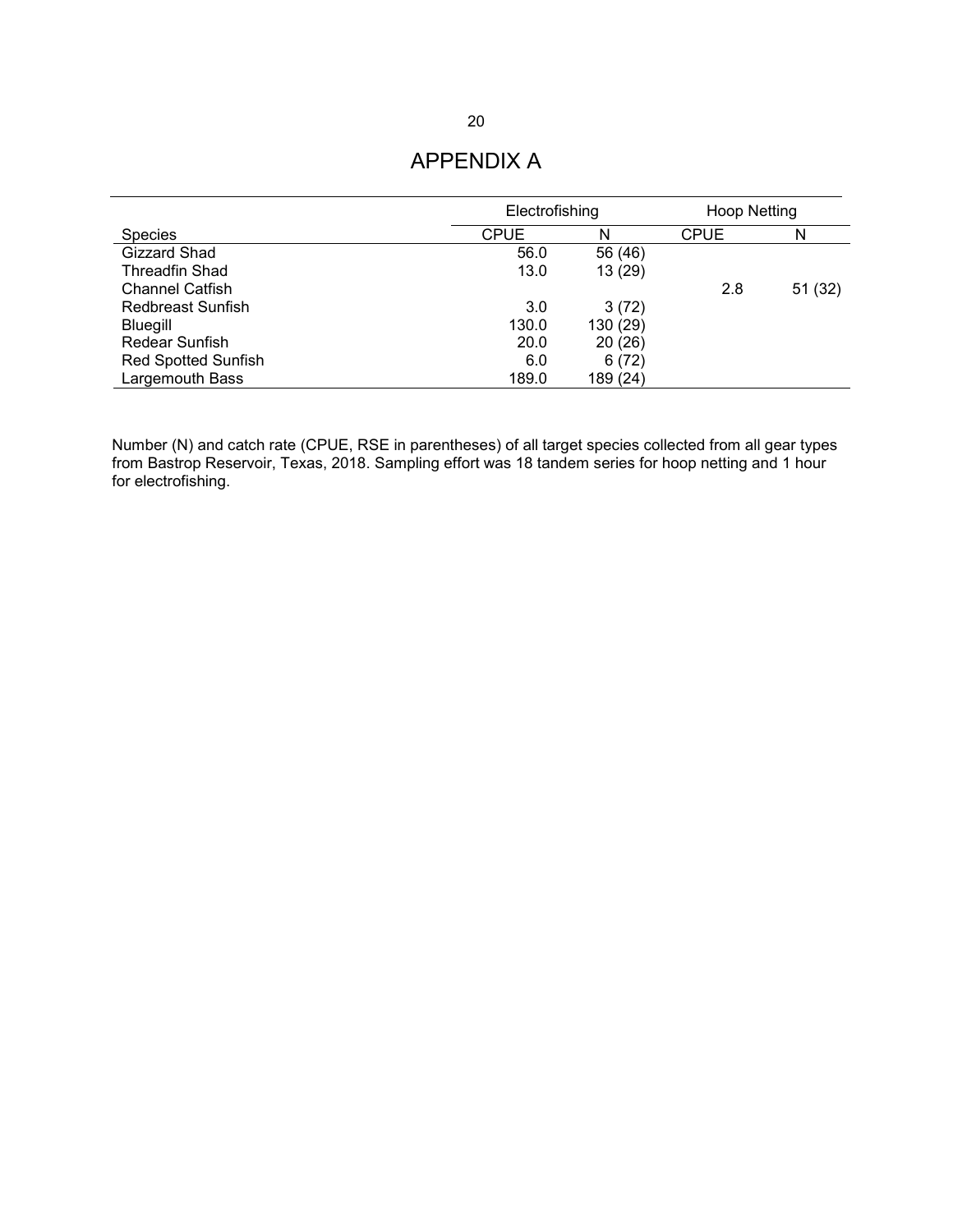

<span id="page-22-0"></span>

Location of sampling sites, Bastrop Reservoir, Texas, 2018. Hoop net and electrofishing stations are indicated by H and E, respectively. Water level was near full pool at time of sampling.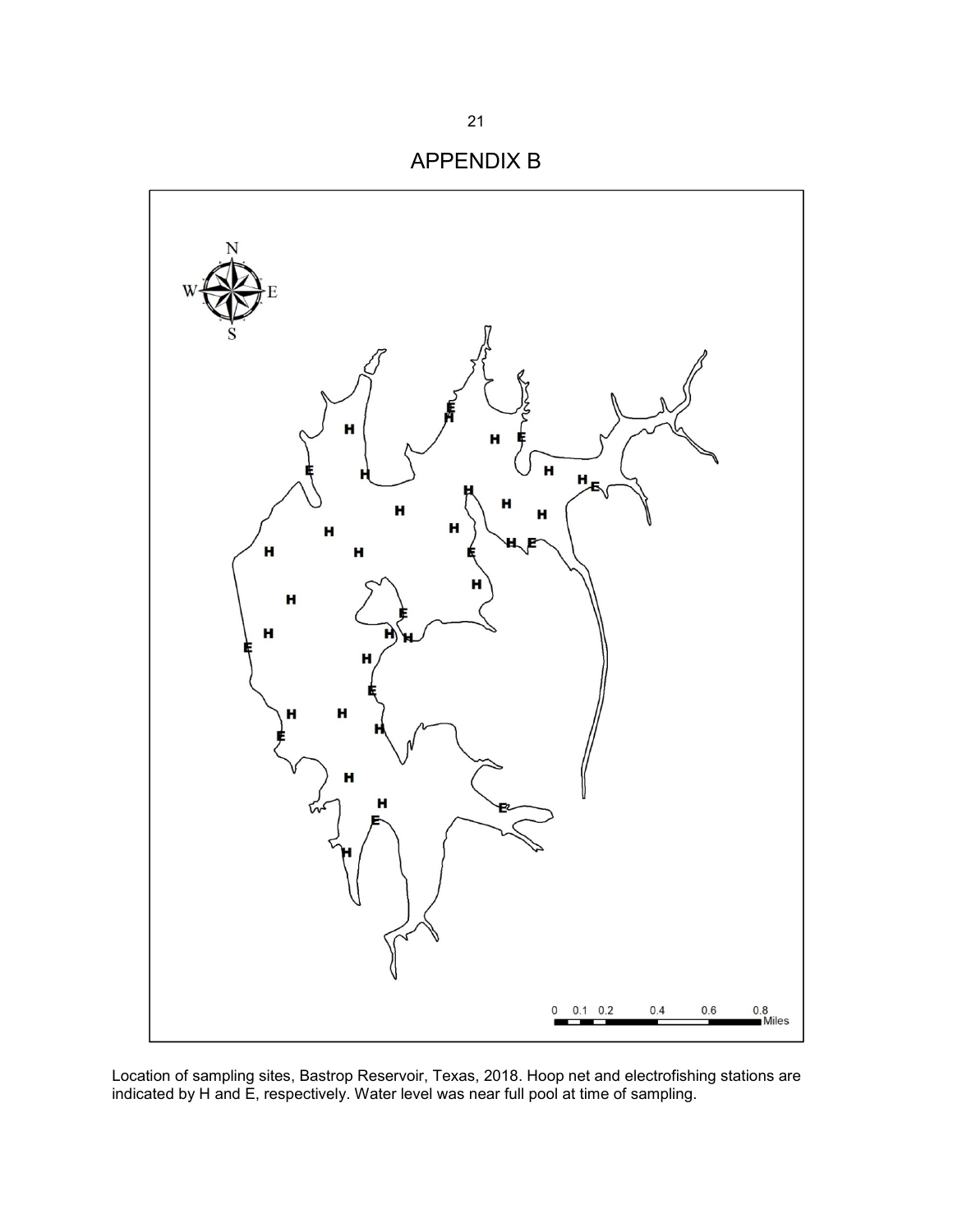<span id="page-23-0"></span>

Aquatic vegetation survey coverage map for Bastrop Reservoir, Texas, September 2018.